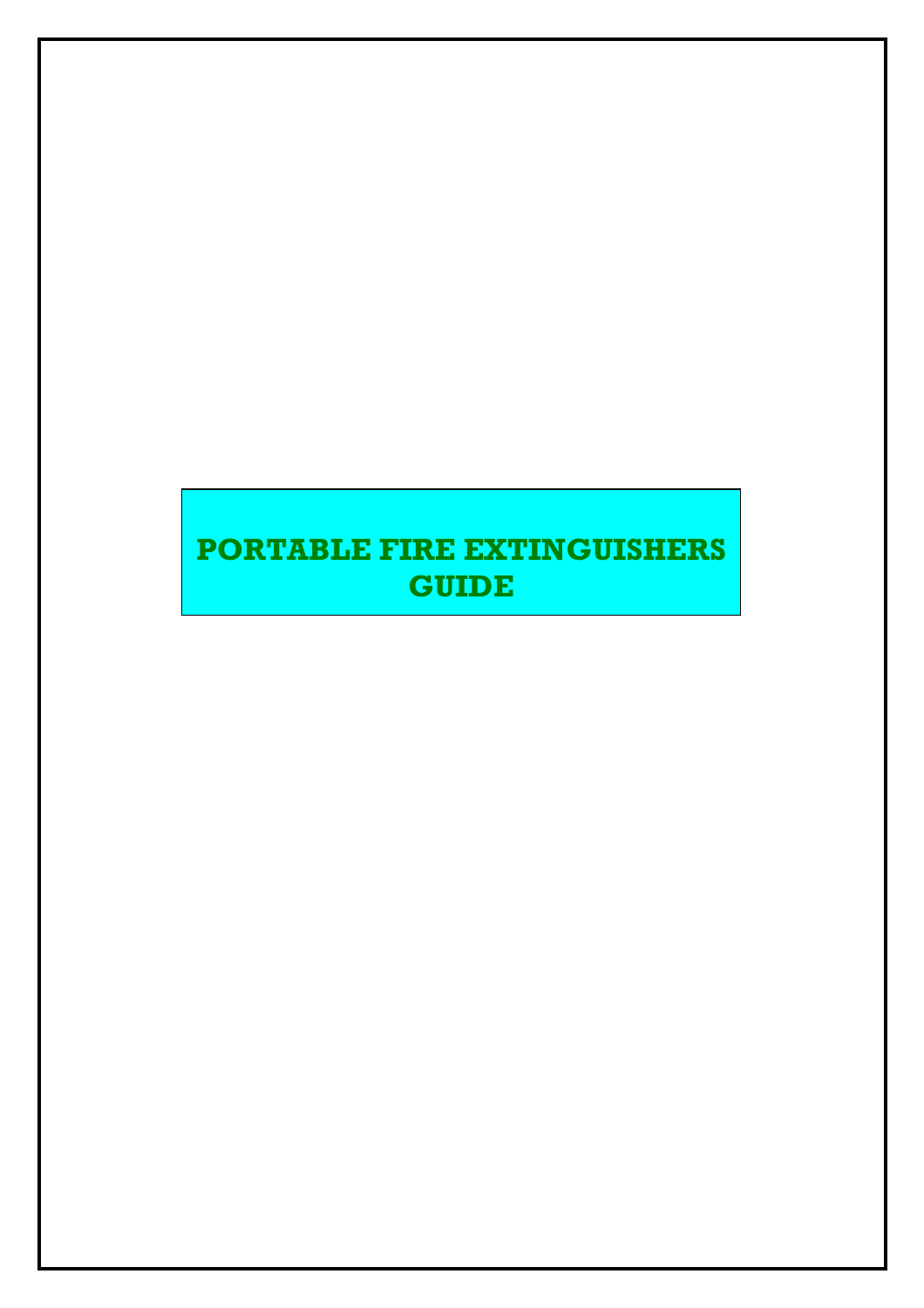# **Index**

**The Fire Tetrahedron Classes of Fire Types of extinguisher Manufacture Colour Coding Fire Ratings Provision Purchasing Siting of Extinguishers Maintenance** 

### **Disclaimer**

The facts and opinions set out in this document are believed to be correct in light of the information currently available, but they are not guaranteed and the author cannot accept any responsibility in respect of the contents of this document or its implementations.

The document provides a general overview and basic information on this topic. It may not apply to everyone, consequently to find out if this guide applies to you and to get more information on this subject, study all the relevant British/European Standards. Also you should seek advice from an expert on the subject or your local Fire Safety Officer or Fire Safety Professional.

#### **The Fire Tetrahedron**

In order to understand how fire extinguishers work, you first need to know a little about combustion. Unfortunately, it is impossible in this short introduction to completely describe all the complex chemical and physical reactions that take place during a fire. However it will attempt to introduce the basic theories of fire.

For many years the concept of fire was symbolized by the Triangle of Combustion and represented, fuel, heat, and oxygen. Further fire research determined that a fourth element, a chemical chain reaction, was a necessary component of fire. The fire triangle was



changed to a fire tetrahedron to reflect this fourth element. A tetrahedron can be described as a pyramid which is a solid having four plane faces. Essentially all four elements must be present for fire to occur, fuel, heat, oxygen, and a chemical chain reaction. Removal of any one of these essential elements will result in the fire being extinguished.

The four elements are oxygen to sustain combustion, sufficient heat to raise the material to its ignition temperature, fuel or combustible material and subsequently an exothermic chemical chain reaction in the material. Each of the four sides of the fire tetrahedron symbolise the Fuel, Heat, Oxygen and Chemical Chain Reaction. Theoretically, fire extinguishers put out fire by taking away one or more elements of the fire tetrahedron.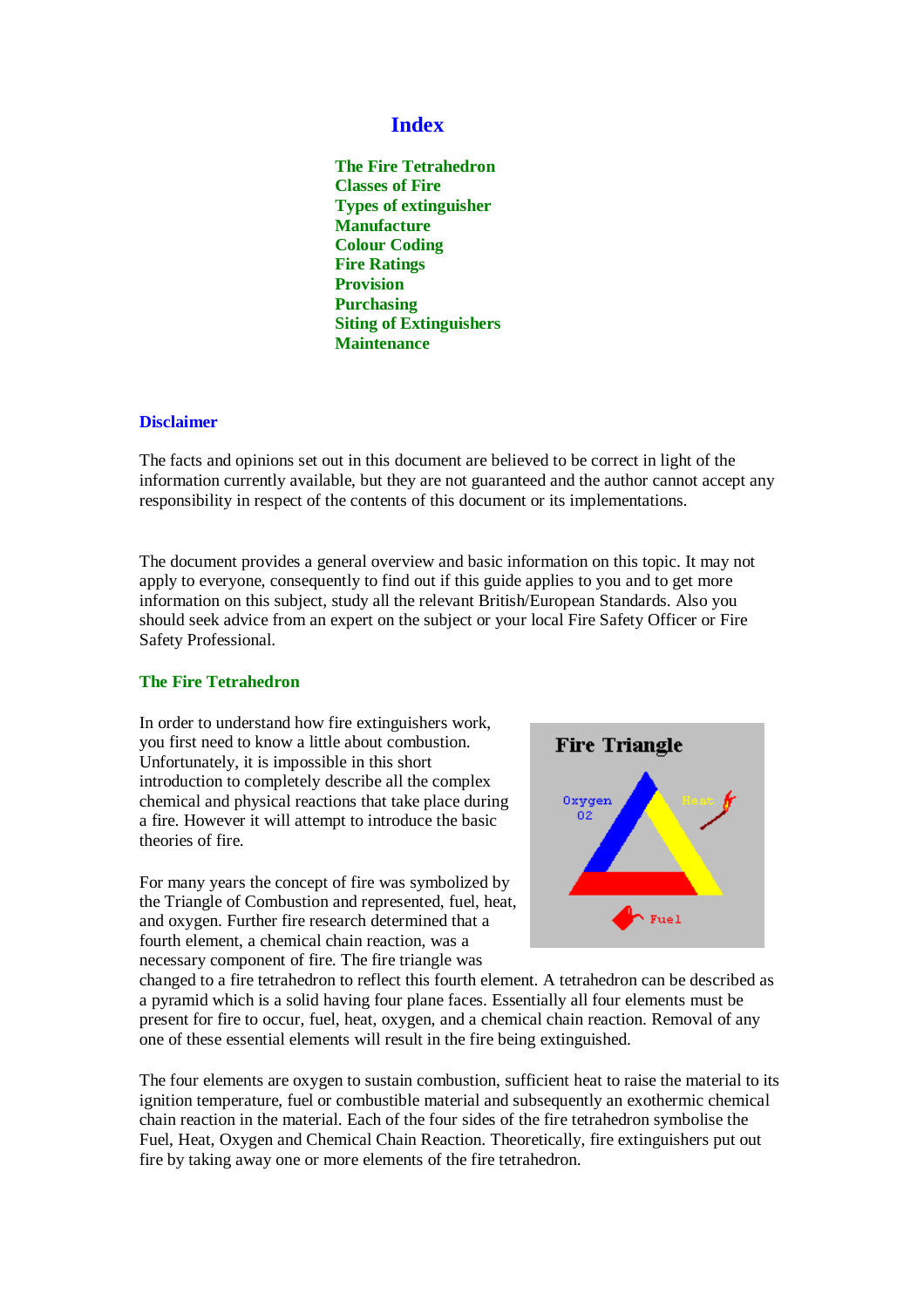The symbol although simplistic, is a good analogy, how to theoretically extinguish a fire, by

creating a barrier using foam for instance and prevent oxygen getting to the fire. By applying water you can lower the temperature below the ignition temperature or in a flammable liquid fire by removing or diverting the fuel. Flooding the fire with CO2 gas displaces oxygen, smothering the fire. Finally interfering with the chemical chain reaction by mopping up the free radicals in the chemical reaction using dry powders and vaporising liquid extinguishers such as BCF or FE-36, (which also create an inert gas barrier)..



*The 2D represents a 3D model of a tetrahedron*

# **CLASSES OF FIRE**

Fires have been classified into four groups A, B, C, and D

- Class A fires are fires involving organic solids like paper, wood, etc
- Class B fires are fires involving flammable Liquids.
- Class C fires are fires involving flammable Gasses
- Class D fires are fires involving Metals.



Electrical fires are not included, as they can fall into any of the classifications. However if you use a water extinguisher you must isolate the electric supply first as you could be electrocuted. In addition it must be remembered that certain electrical apparatus maintains a lethal charge for some time after it has been switch off.

In the UK extinguishers that contain a non conductive media that can be used on energised electrical equipment, such as Powder, CO2 or Vaporising Liquids are marked with a symbol indicating their safe use on this equipment.



Some water with additive and spray foam extinguishers that have passed the 35kV conductivity test of BS EN 3 is also so marked.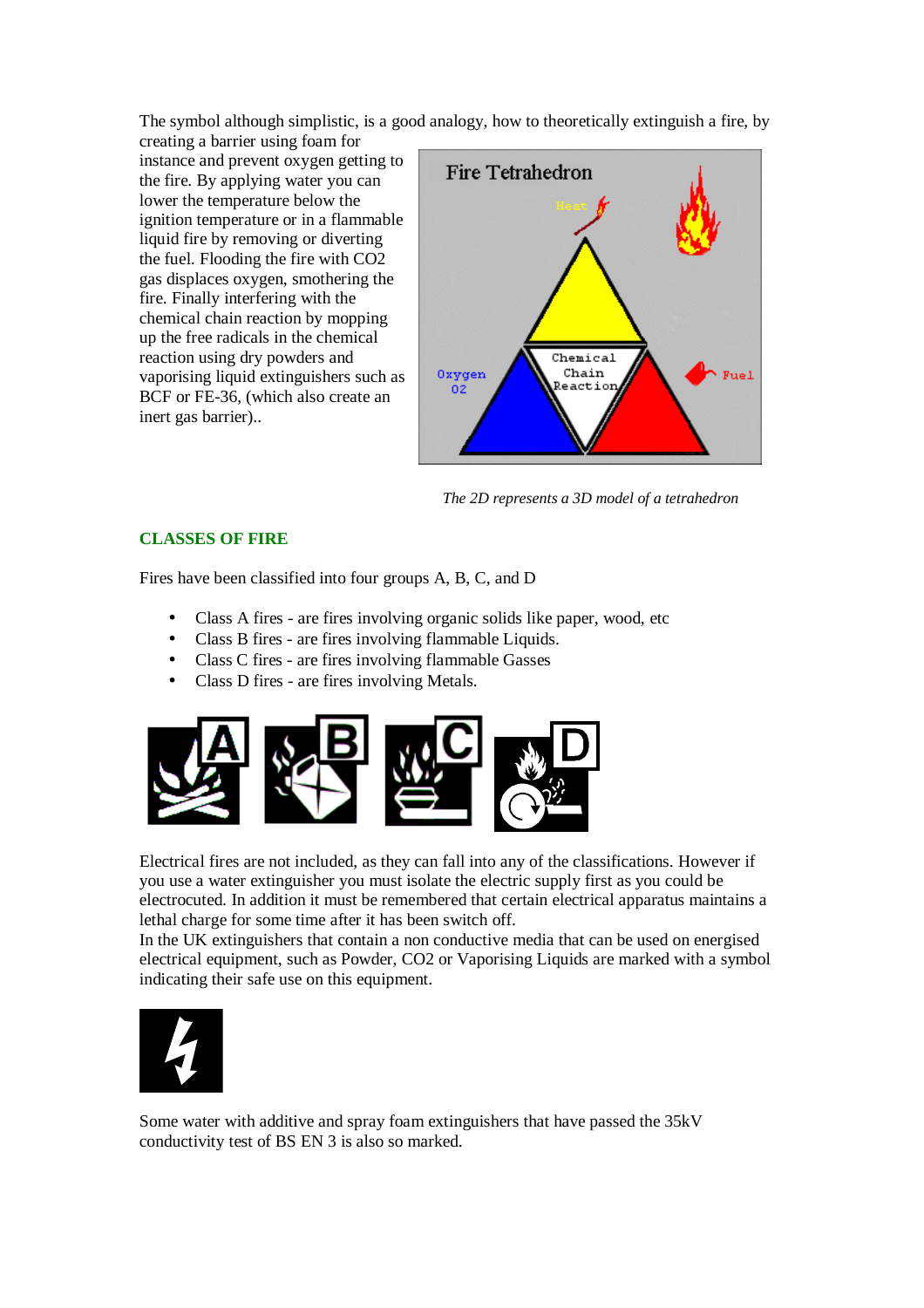What should you do if you discover a fire? You must get everyone out as quickly as possible and call the fire brigade. However you may discover a fire in its very early stages and think that you can deal with it yourself. The first thing that you should remember is that fire spreads very quickly. Even a small contained fire can quickly spread, producing smoke and fumes which can kill in seconds. If you are in any doubt do not tackle the fire, no matter how small. You can put yourself at risk by fighting the fire. If in doubt get out, call the Fire Service out and stay out.

# **Class F fire extinguishers**

The British Standards Institution (BSI) published a standard which introduced a new fire classification for cooking oil and fat fires, Class F, which was BS 7937 and now has been replaced by BS EN 3-7 2004 + A1 : 2007 Characteristics, performance requirements and test methods



The standard includes a detailed description of the rigorous testing extinguishers must successfully undergo to achieve the Class F test fire rating.

# **TYPES OF EXTINGUISHER**

The type of fire extinguisher is determined by;

- a) The method of expelling the contents
- b) The extinguishing media contained within

## **Methods of expelling the contents**

Two methods exist;

- Gas Cartridge pressure
- Stored Pressure

## **Gas cartridge pressure**

In these extinguishers a small cylinder of compressed gas (usually CO2) is screwed into the head cap inside the main extinguisher body. Upon operation the cartridge seal is pierced allowing the CO2 inside to pressure the main body and expel the contents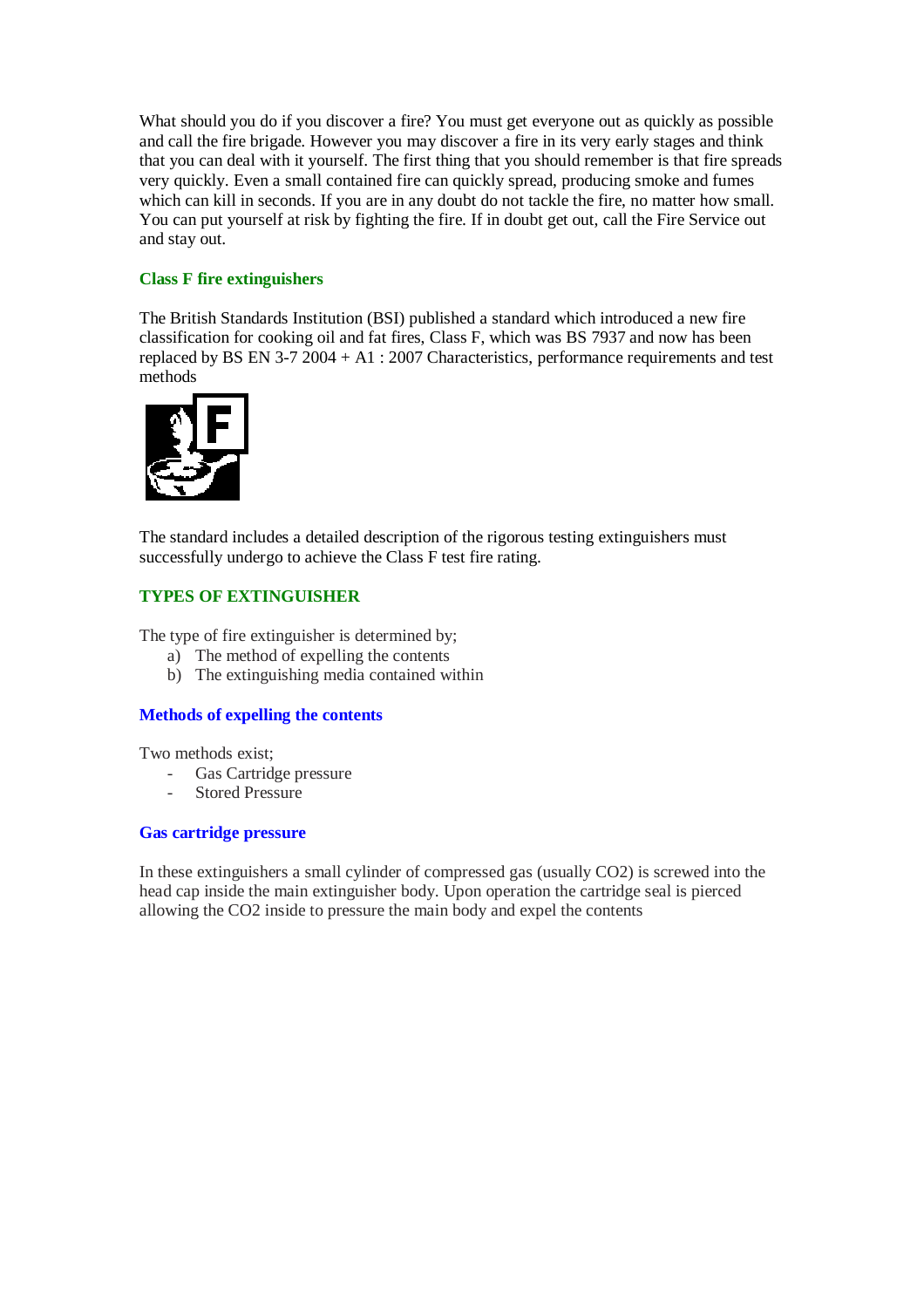

# **Stored pressure**

In these extinguishers the body of the extinguisher is permanently pressurised with a propellant gas (usually air or nitrogen). Upon operation a valve is opened allowing the pressurised contents to escape. These types often have a pressure gauge to allow the user to easily check the serviceability of the extinguisher. CO2 extinguishers operate on the stored pressure method with the CO2 stored as a liquid under its own vapour pressure

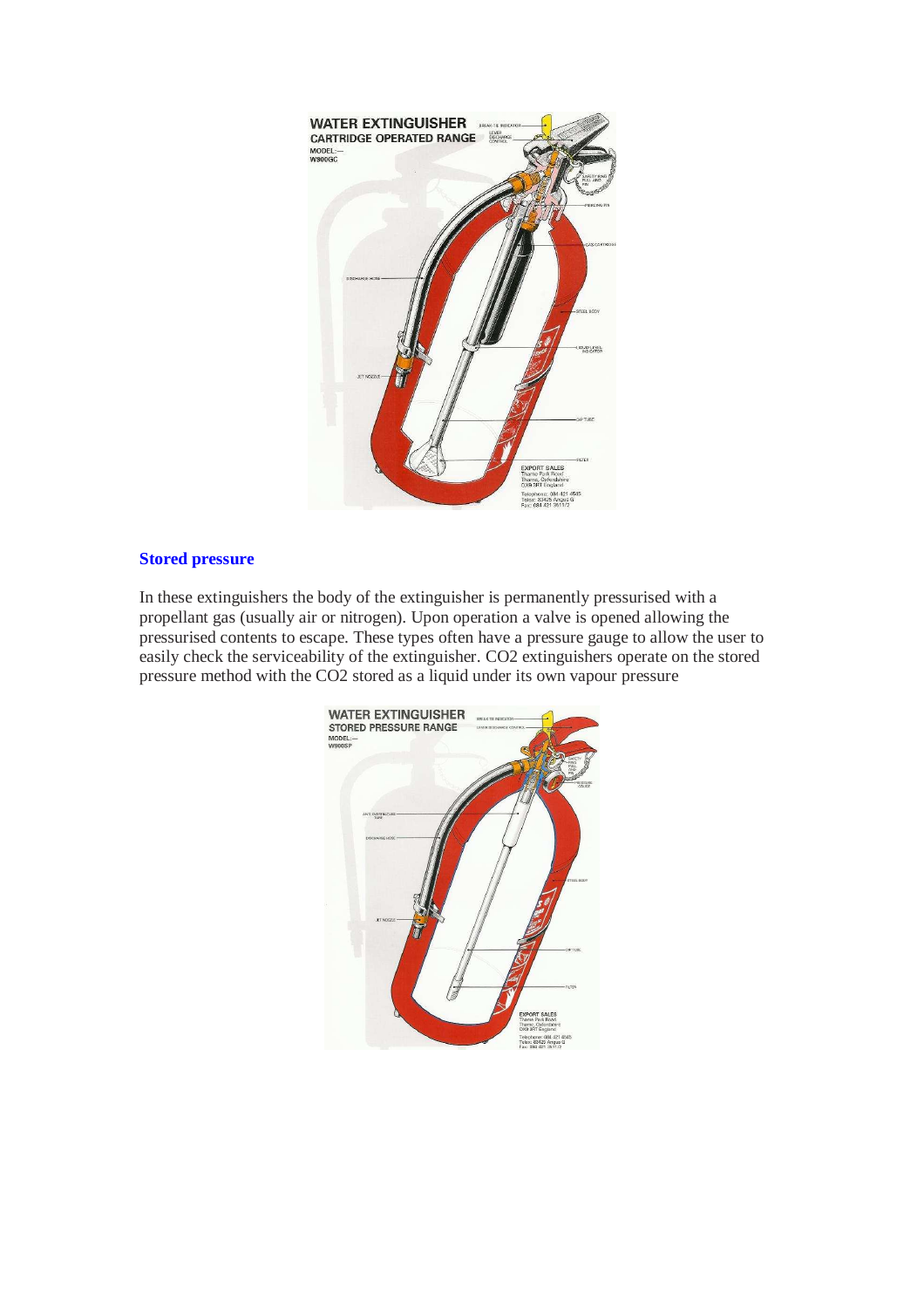# **EXTINGUISHING MEDIA**

# **Water**

Plain water is an effective cooling agent, absorbing the latent heat from a fire. It is especially effective on Class A fires.

Water is not safe for use on other classes of fire, it will spread a class B fire, conduct electricity from energised equipment, release explosive hydrogen from Class D fires and will boil over on class f fires

# **Water additives**

To increase the effectiveness of water detergent based surfactants can be added to improve the penetration of the water into the burning material. This allows greater fire fighting capacity and a 3 litre water additive extinguisher can extinguish the same area of fire as a 9 litre plain water extinguisher.

As with water its use is limited to Class A fires

## **Foams**

Detergent or protein based compounds added to water to produce a film or froth that can float over the surface of Class B fires forming a vapour proof seal that smothers a fire.

Effective on Class A fires as well as Class B fires, Foam allows partial extinction of a liquid fire and can prevent re-ignition.

Foams are normally unsafe on energised electrical equipment due to their water content which also precludes them from use on Class D fires. On Class F fires the tremendous heat of the burning fat destroys the foam blanket rendering it ineffective. Certain flammable liquids (polar solvents) also destroy normal foam solutions reducing them ineffective.

## **Dry Powders**

Finely divided chemical compounds that extinguishes by separating the four parts of the fire tetrahedron. It prevents the chemical reaction between heat, fuel and oxygen, thus extinguishing the fire three types are found;

- BC Powder: A Sodium or Potassium Bicarbonate compound designed for Class B & C fires. Does not conduct electricity. High performance blends (Monnex, Purple K) are used in the petrochemical industry
- ABC Powder. Mono-ammonium Phosphate compound that melts and flows to seal and smother Class A fires in addition to its chemical inhibition properties used on Class B & C fires. Does not conduct electricity.
- D Powder. Sodium Chloride, Graphite or Copper compounds that are designed to melt and form a crust around burning metals, smothering the fire and allowing the metal to cool

Powders are almost multipurpose and knock down most fires in seconds but have some drawbacks – they do not cool, reducing their effectiveness on Class A fires, the discharge is messy and obscures vision and on Class B fires the flames will flashback if the whole fire is not extinguished in one go or if an ignition source remains (unlike foam which is not affected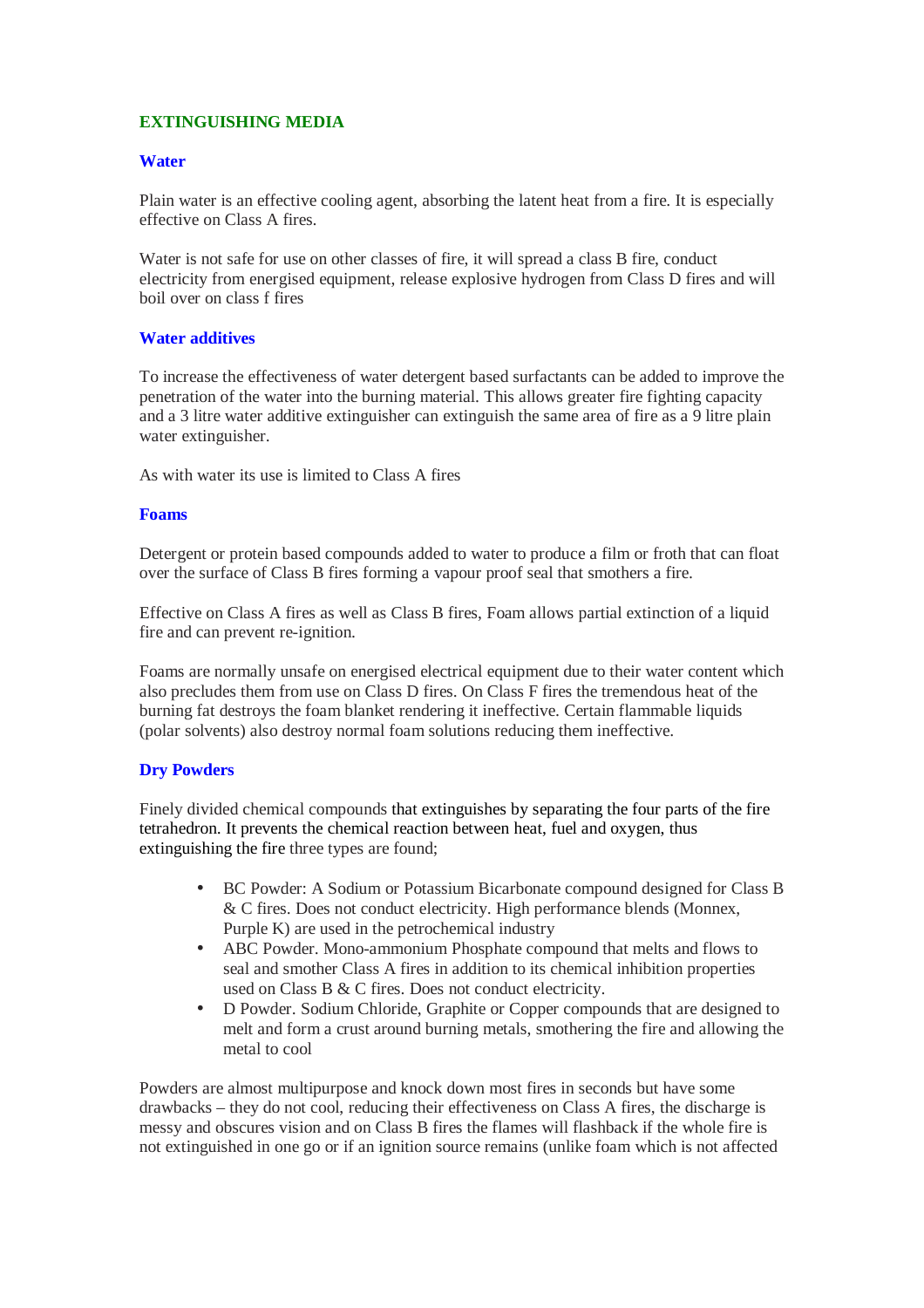either way). Enclosed electrical equipment is difficult to tackle and the powder (especially if ABC) will damage electronic components

ABC Powder is ineffective on Class F fires as the heat of the oil causes flashback once the extinguisher is empty, although BC Powder can have a limited effect.

## **Carbon Dioxide (CO2)**

Carbon dioxide is a non conductive gaseous agent that displaces oxygen to smother a fire.

CO2 is especially suited for energised electrical equipment as it penetrates & floods enclosures and leaves no residue. It is also effective on small indoor Class B fires

It is ineffective against Class A, D or F fires and like Powders has the same flashback risks on Class B fires.

#### **Vaporising Liquids**

Complex chemical compounds that extinguish by separating the four parts of the fire tetrahedron. They prevents the chemical reaction between heat, fuel and oxygen, thus extinguishing the fire

The most common used to be BCF (Halon 1211) effective against Class A & B fires, energised electrical equipment and particularly popular for vehicle and computer protection.

Halon extinguishers are now illegal to posses, service or fill except for a very narrow list of exempted uses (e.g. on aircraft) and although environmentally friendly replacements are available they are rarely found in portable extinguishers.

#### **Wet Chemical**

An alkaline solution of potassium acetate that reacts with the burning fat of a Class F fire to saponify it and turn the surface into a soapy crust, sealing it from the air and allowing it to cool.

It is the definitive extinguishing agent for all Class F fires in fryers over 3 litre capacity/300mm diameter (the limits for using a fire blanket) and due to its water content is effective on Class A fires. It is a conductor of electricity.

#### **MANUFACTURE**

#### **Definition of portable extinguisher**

An extinguisher which is designed to be carried and operated by hand and which, in working order, has a mass of not more than 20KG.

#### **Markings**

The following information should be on the same label:

- The word 'extinguisher'
- Extinguishing medium and nominal charge
- Types of fires
- Instructions for use (pictograms and text)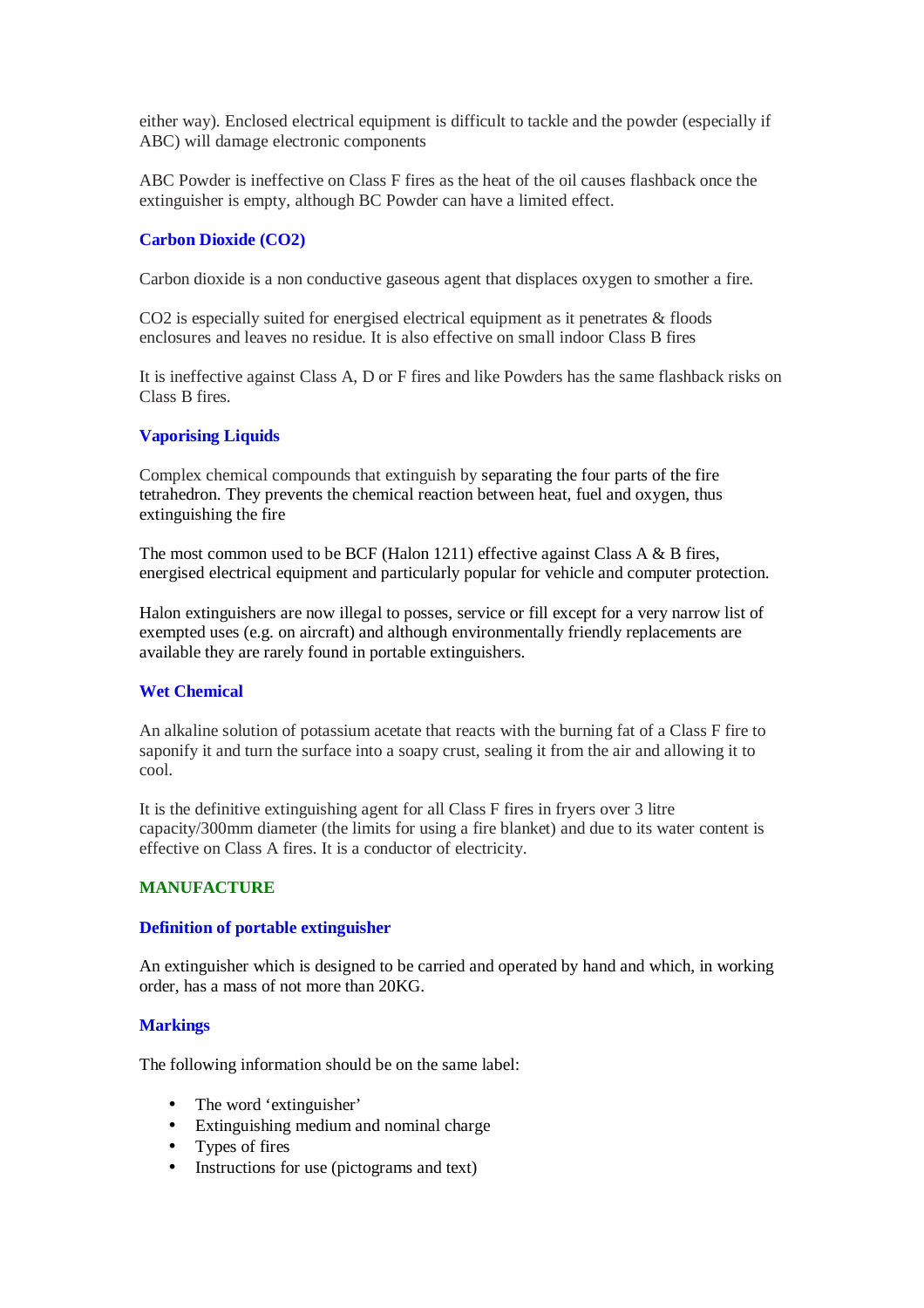- Restrictions or dangers of use
- Unsuitability for use on electrical equipment (water based) where applicable
- Manufacturer/suppliers name and address

\*Operating instructions include pictograms to enable non-English speaking people to quickly and easily identify the method of operation.

This does not detract from the need for staff at any premises to be trained in the correct use of the fire equipment provided.

The following information may be found on a separate label:

- Instructions to refill after use
- Instructions to check periodically
- Instructions to use conforming spare parts
- Identification of extinguishing medium
- Identification of percentages of additives for water-based extinguishers
- Propelling gas
- Number of references of the approval
- Manufacturer's model number
- Temperature limits
- Warning against freezing (if applicable)
- Reference to EN3.

#### **Colour**

The colour of the body shall be red. A zone of colour up to 5% of the body maybe used to identify the extinguishing agent.

#### **Pressure test**

The test pressure shall not be less than 1.3 times the working pressure or at least 20 bars. The body shall not leak or show any visible signs of permanent deformation.

#### **Burst test**

The burst pressure shall not be less than 2.7 times the working pressure or at least 55 bars. The burst test shall not cause the body to fragment.

#### **Plastic components**

Plastic components on extinguishers subject to pressure undergo artificial ageing conditions and ultra violet light tests. These components are subjected to burst pressure tests at different temperature ranges.

The burst pressure shall be at least equal to 3.4 times the working pressure or at least 55 bars. Plastic components are fitted to charged extinguishers and impact tested.

#### **Safety devices**

The operating mechanism shall be provided with a safety device to prevent accidental operation. It shall be possible to determine whether the extinguisher has been operated by means of a safety element (used indicator) e.g. used/empty indicator, gauge reading zero, nonreturnable pin.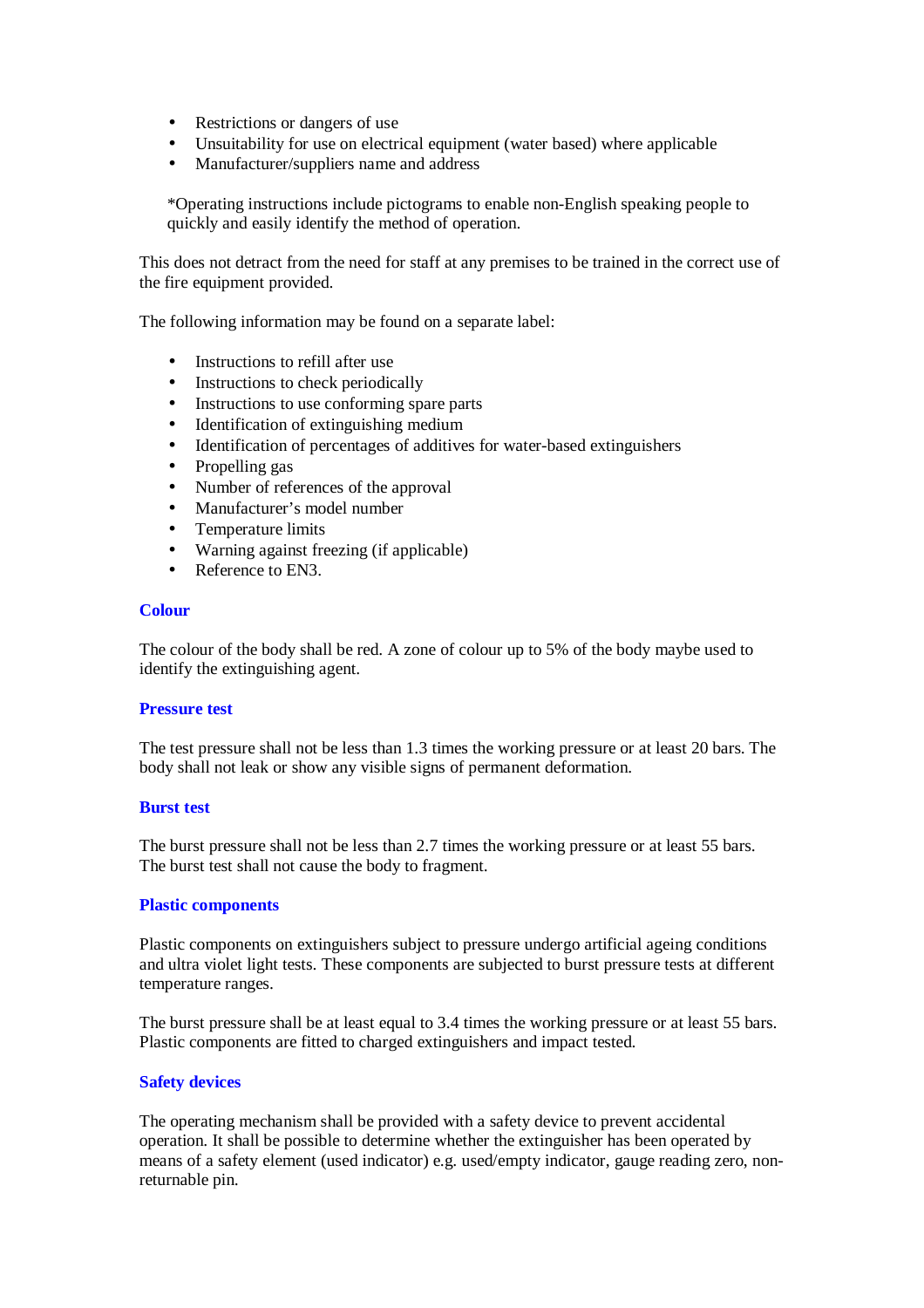# **Water based extinguishers**

The discharge tube shall be made from materials resistant to the extinguishing agent.

A strainer shall be provided with the following design features:

- Each orifice shall have an area smaller than the smallest cross section of the discharge passage
- The total area of the holes on the strainer shall be, at least, equal to eight times the smallest cross section of the discharge passage.

## **Performance testing**

Performance testing is carried out at ambient temperatures and at both ends of its operating range:

- -200C to +600C for powder and CO2
- $\bullet$  -100C to +600C for water/foam.

## **Internal and external corrosion tests**

Prescribed tests are carried out to satisfy these criteria.

#### **Mounting**

Bodies for extinguishers that may be free standing shall either have the means to raise the pressure retaining part 5mm off the floor or if in contact with the floor this area shall be at least 1.5 times the minimum wall thickness.

#### **Dielectric test**

This test is to establish the suitability of water based extinguishers for use on live electrical equipment. Other types of extinguisher are not subject to this test.

## **Special provision**

Controlled Discharge - Extinguishers shall be fitted with a self-closing control to enable discharge to be interrupted temporarily.

# **Operating position**

Extinguishers shall operate without being inverted. The operating devices shall be located on the upper part of the extinguisher or partly on the upper part and partly on the lower part and partly at the end of the hose or nozzle.

# **Hose assembly**

Extinguishers with a mass of extinguishing medium or volume greater than 3kg or 3 litres shall be provided with a discharge hose. The flexible section of the hose shall be 400mm or greater.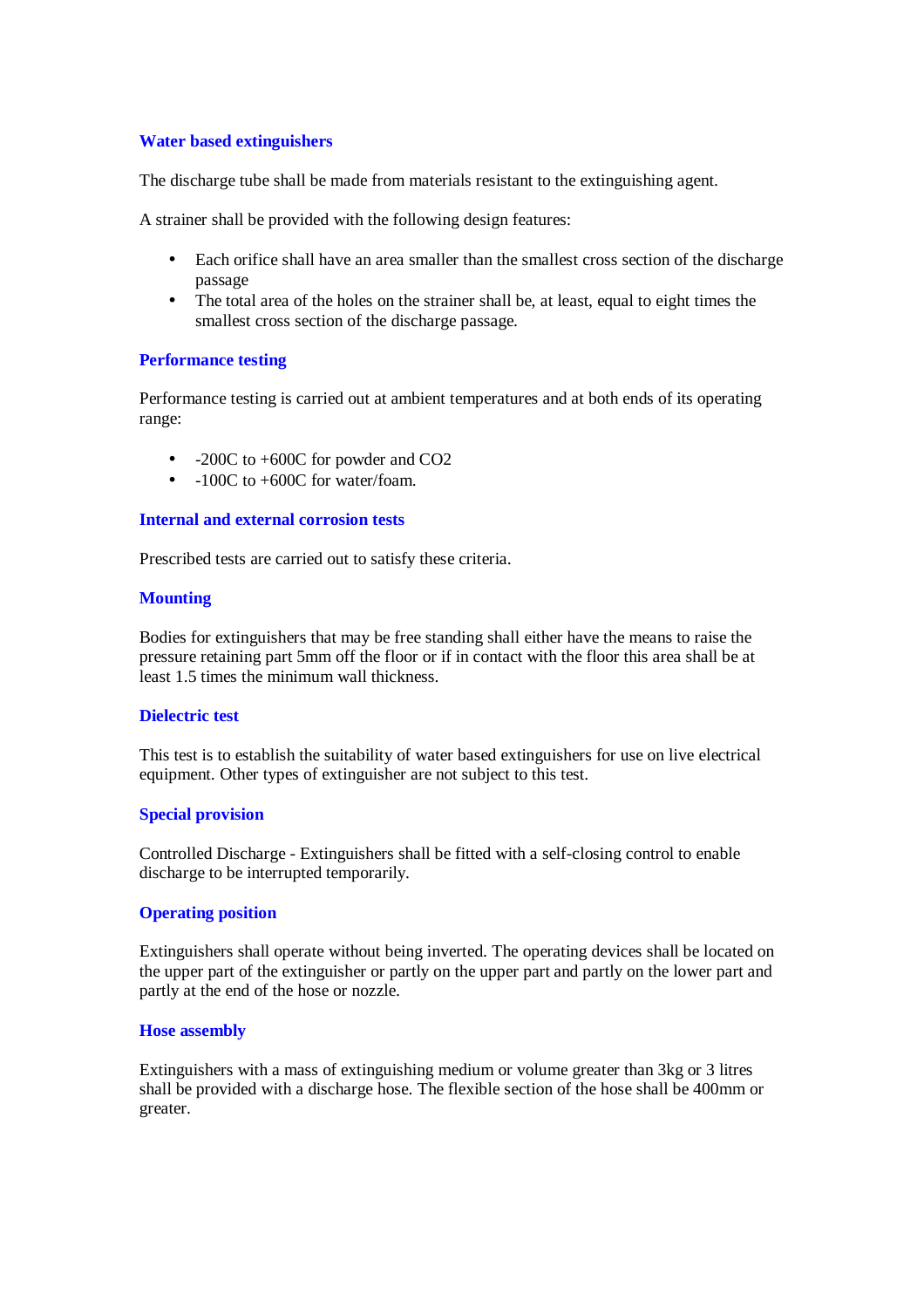#### **Installation and guidance**

BS5306: Part 8 has been recently updated to recognise class F risks and now provides guidance for selection and installations for class F fire extinguishers.

References: BS EN 3-6

Go to http://www.firesafe.org.uk/html/fsequip/exting.htm Further Information for the latest British Standards.

# **COLOUR CODING OF EXTINGUISHERS**

Fire extinguishers may be colour-coded to indicate their type. Previously, the entire body of the extinguisher has been colour-coded, but British Standard EN3: Part 7: requires that all new fire extinguisher bodies should be red. A zone of colour of up to 5% of the external area, positioned immediately above or within the section used to provide the operating instructions, may be used to identify the type of extinguisher. This zone should be positioned so that it is visible through a horizontal arc of 1800 when the extinguisher is correctly mounted.

The colour-coding should follow the recommendations of British Standard 7863. Fire extinguishers, if properly maintained and serviced, may be in service for at least 20 years. So there may be situations where a building will have a mixture of new and old fire extinguishers with the same type of extinguishing medium but with different colour-coded markings.

In these cases and to avoid any confusion, it is advisable to ensure that extinguishers of the same type but with different colour-coded markings are not mixed, either at the same location in single-storey buildings or on the same floor level in multi-storey buildings.

Old style fire extinguishers must not be painted red in an effort to comply with the new standard as this would contravene British Standard EN3.

The type of extinguisher is identified by a colour coding as indicated below. The old standard the whole of the body of the extinguisher was painted the appropriate colour code. You will find these in many premises and are legal, you do not need to change them unless the extinguisher is defective and need to be replaced. New extinguisher uses the new standard.

The new standard is BS EN 3 part 7 "Characteristics, performance requirements and test methods"

Water extinguishers are coloured signal red.

Other extinguishers will be predominantly signal red with the manufacturers label, a band or circle covering at least 5% of the surface area of the extinguisher of a second colour to indicate the contents of the extinguisher. I prefer the band around the extinguisher to be used because it can be seen from any angle.

The old standard, the entire body of the extinguisher was colour-coded.

You may find extinguishers colour coded green, they were vaporising liquids (BCF), and have been phased out as the result of the Montreal protocol Consequently you may see any of the above methods of colour coding but the indicating colour always indicates the same type of extinguisher medium.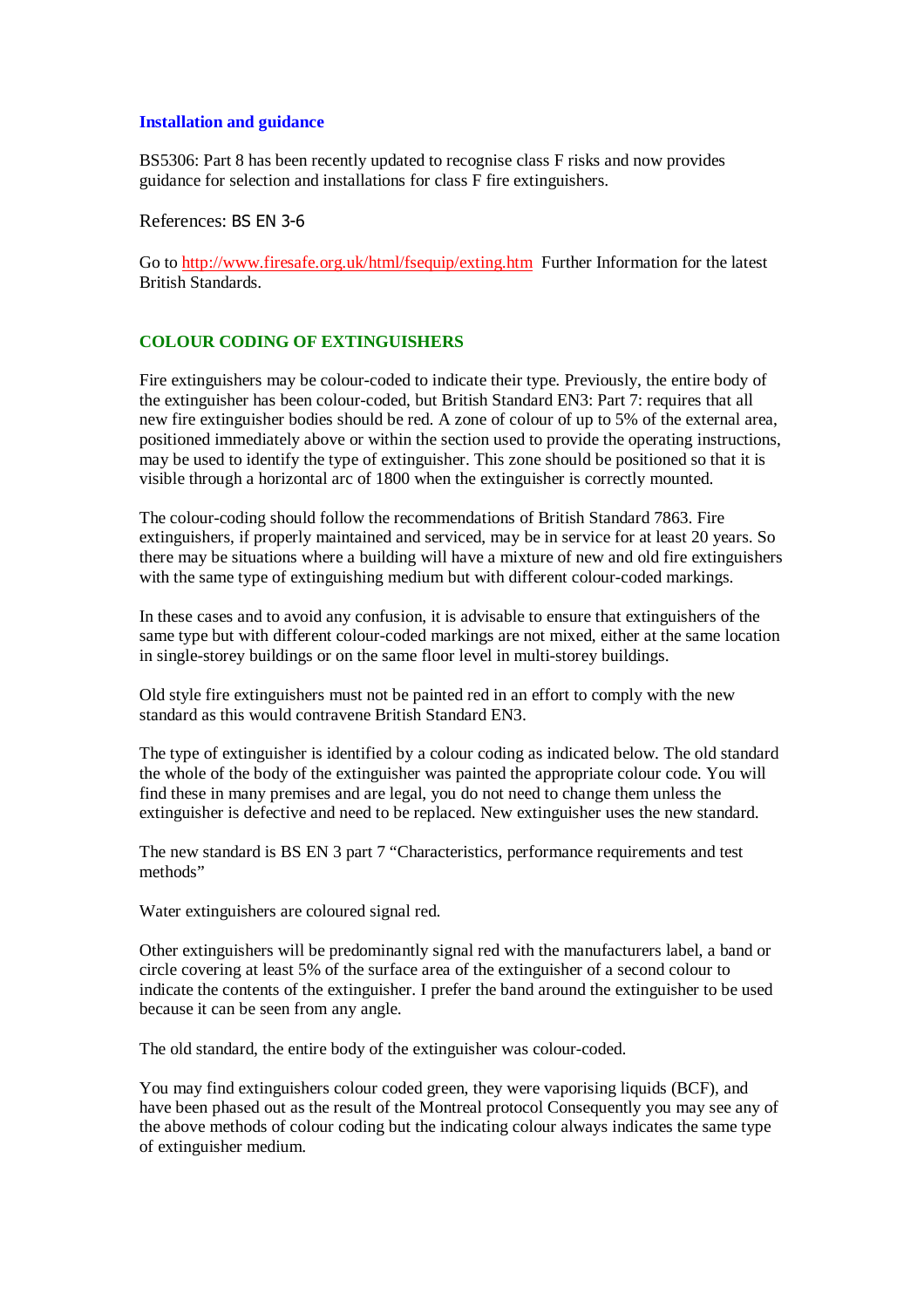| <b>Type</b>                     | <b>Old Code</b>                | <b>BS EN 3 Colour Code</b>                                                       | <b>Fire Class</b> |
|---------------------------------|--------------------------------|----------------------------------------------------------------------------------|-------------------|
| <b>Water</b>                    | <b>Signal Red</b>              | <b>Signal Red</b>                                                                | $\mathbf{A}$      |
| <b>Foam</b>                     | <b>Cream</b>                   | <b>Signal Red with a cream panel above</b><br>the operating Instructions         | $A$ $B$           |
| <b>Dry Powder</b>               | <b>French Blue</b>             | <b>Signal Red with a Blue panel above</b><br>the operating instructions          | A, B, C           |
| Carbon<br><b>Dioxide</b>        | <b>Black</b>                   | <b>Signal Red with a Black panel above</b><br>the operating instructions         | A B               |
| <b>Halon</b>                    | <b>Emerald</b><br><b>Green</b> | No longer produced - illegal in the UK<br>(with some exceptions)                 | A                 |
| <b>Wet Chemical</b>             | Not in use                     | <b>Signal Red with a Canary Yellow</b><br>panel above the operating instructions | A, F              |
| <b>Special</b><br><b>Powder</b> | <b>French Blue</b>             | <b>Signal Red with a Blue panel above</b><br>the operating instructions          | D                 |



| New extinguisher coding on BSEN3 & BS7937 extinguishers |               |                           |                 |                                          |  |  |
|---------------------------------------------------------|---------------|---------------------------|-----------------|------------------------------------------|--|--|
| Water                                                   | Foam          | Powder                    | CO <sub>2</sub> | <b>Wet Chemical</b>                      |  |  |
| WAISP<br><b>HE KOTH</b>                                 | TRE DOMESTICS | <b>Fan committee</b><br>₩ |                 | <b>RET DIEMO</b><br><b>RREEXTIVELYDE</b> |  |  |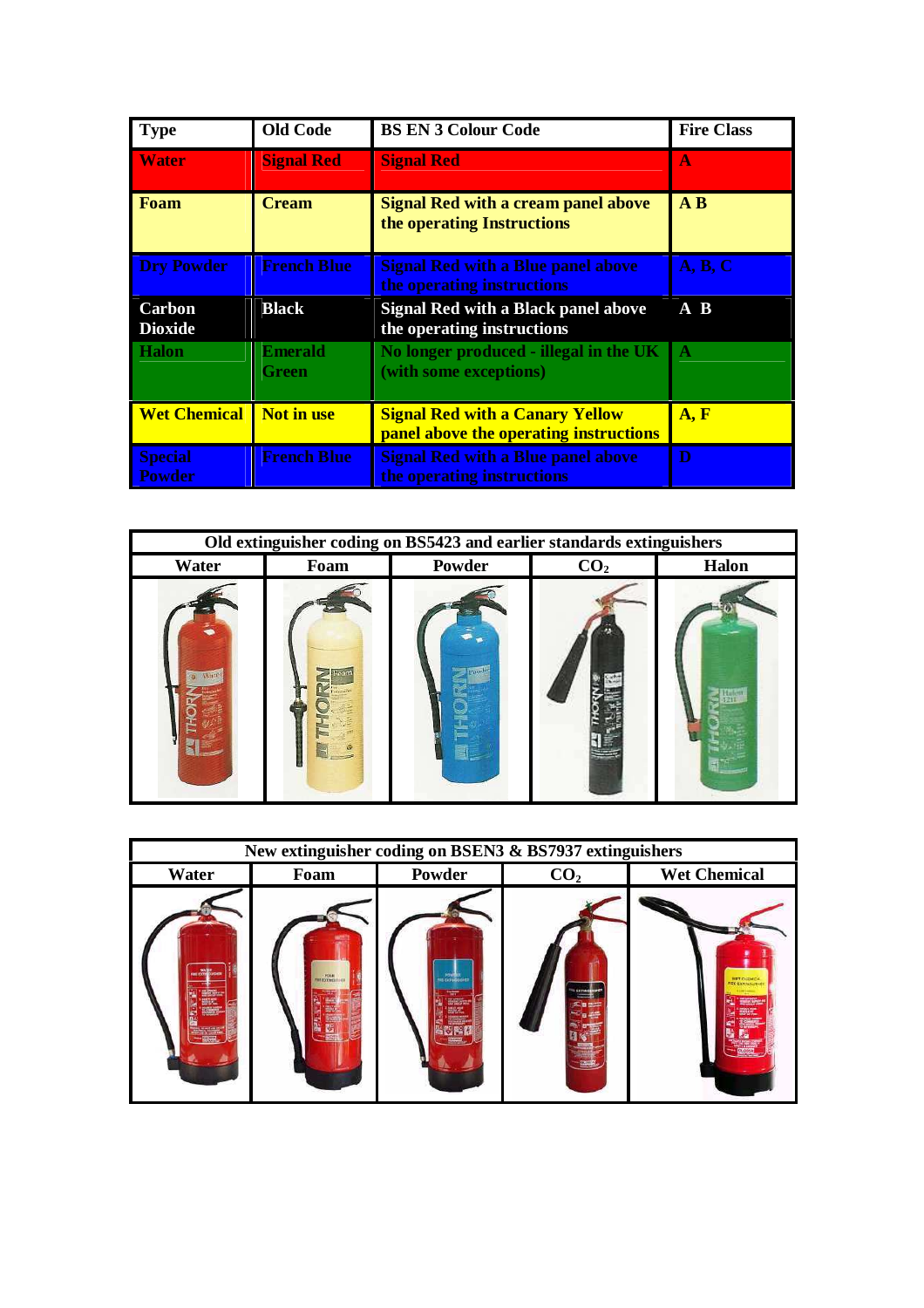| <b>Stainless steel extinguishers</b>                                                                                                                                                                                                             | Water | CO <sub>2</sub> |
|--------------------------------------------------------------------------------------------------------------------------------------------------------------------------------------------------------------------------------------------------|-------|-----------------|
| Where aesthetics are important, you may find<br>extinguishers that are neither red nor colour coded,<br>but of polished aluminium or stainless steel. It is<br>important you familiarise yourself with their<br>contents before there is a fire. |       |                 |

# **References**

# BS 7863

Go to http://www.firesafe.org.uk/html/fsequip/exting.htm Further Information for the latest British Standards.

# **FIRE RATINGS**

Extinguishers display a fire rating which indicates the type of fire the extinguisher can be use on and the size of test fire they can extinguish. The type (Class) of fire is identified by a letter A B C D F and the size of fire is identified by a number. The larger the number, the larger the test fire it can extinguish i.e. 13A/113B. This rating indicates the extinguisher is capable of extinguishing a Class A fire to the size 13A and a Class B fire to the size 113B under test conditions.

Extinguishers indicate the Class and area of fire for which they are suitable for when used by a person trained in their use.

# **TEST FIRES FOR CLASS A**

## **Apparatus**

A metal frame support of 250mm high on top of which is placed wooden sticks in the form of a crib shape. The height of the crib is 560mm and the width is standard at 500mm (see drawing for further details). The length of the crib is determined by the rating to be assessed.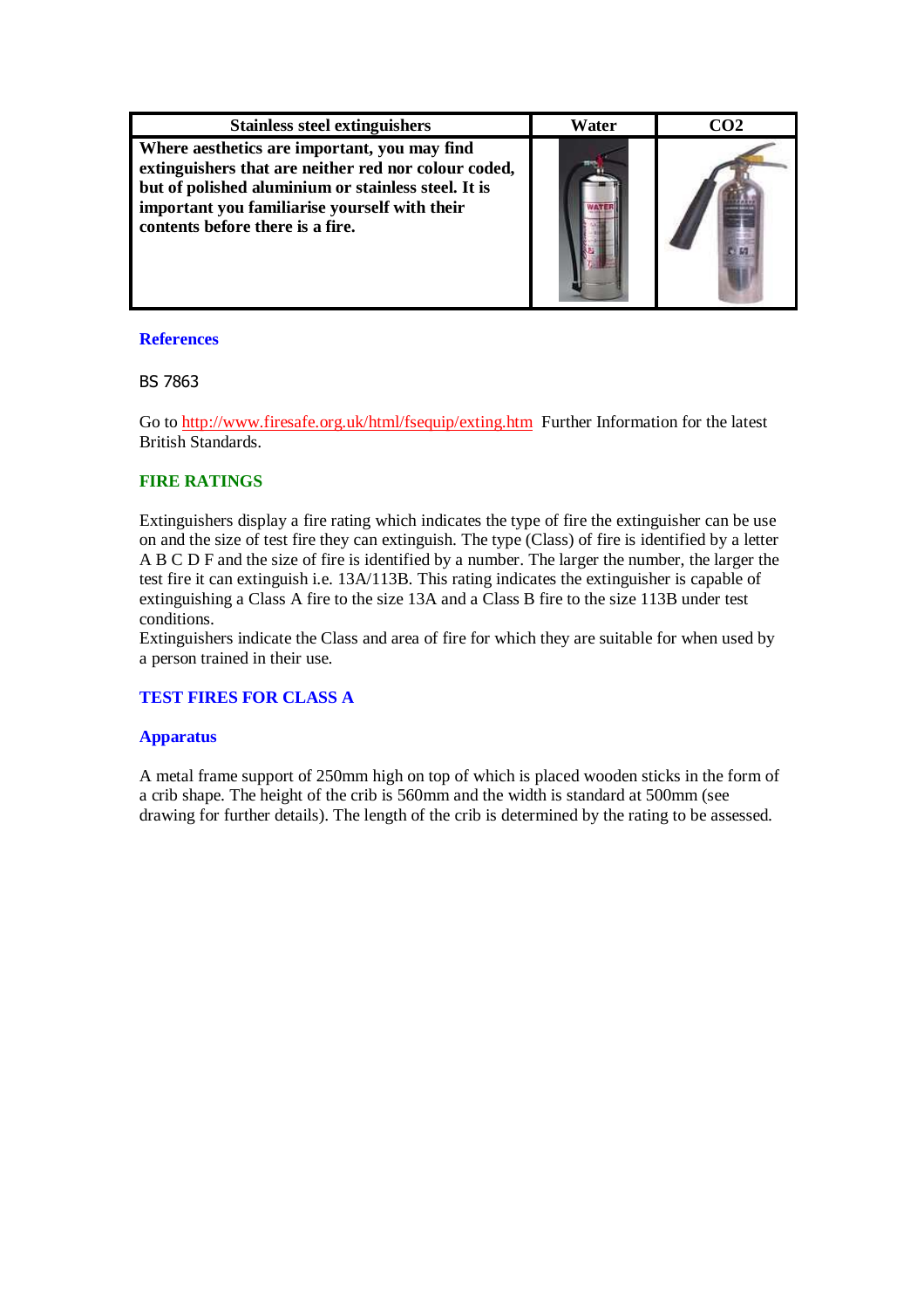**Front View**.



**Side View** 

|       |      |      |                        |        |        |      | 50 50 50 50 50 |   |       |              | <b>DO</b> |
|-------|------|------|------------------------|--------|--------|------|----------------|---|-------|--------------|-----------|
|       |      |      |                        |        | æ,     | ×    | ю              | ÷ |       | ъ            | æ         |
|       |      |      |                        | $-100$ |        | - 24 | - 200          |   |       |              | ಾರ        |
| DC 50 |      |      | <b>N</b> N M M M M N M |        |        |      |                |   | N K M |              |           |
|       | - 50 | - 64 | $-180$                 | $-90$  | $\sim$ | ಾ    | м              | m | м     |              | - 80      |
|       |      |      |                        | $-90$  | - 60   | - 64 | 10             |   |       |              | $-50$     |
| DO NO |      |      | <b>MM</b>              |        | $M$ M  |      | $\blacksquare$ |   | $1$   | $\mathbb{R}$ |           |
|       |      |      |                        |        |        |      |                |   |       |              |           |
|       |      |      |                        |        |        |      |                |   |       |              |           |
|       |      |      |                        |        |        |      |                |   |       |              |           |

| <b>Ratings</b> | Length of | No of 0,5M Sticks in each | <b>Construction</b> |
|----------------|-----------|---------------------------|---------------------|
|                | Crib(M)   | <b>Transverse Section</b> |                     |
| 5A             | 0.5       |                           |                     |
| <b>8A</b>      | 0.8       |                           |                     |
| <b>13A</b>     | 1.3       | 13                        |                     |
| 21A            | 2.1       | 21                        |                     |
| 27A            | 2.7       | 27                        |                     |
| 34A            | 3.4       | 34                        | $21A + 13A$         |
| 43A            | 4.3       | 43                        | $8A + 27A + 8A$     |
| 55A            | 5.5       | 55                        | $21A + 13A + 21A$   |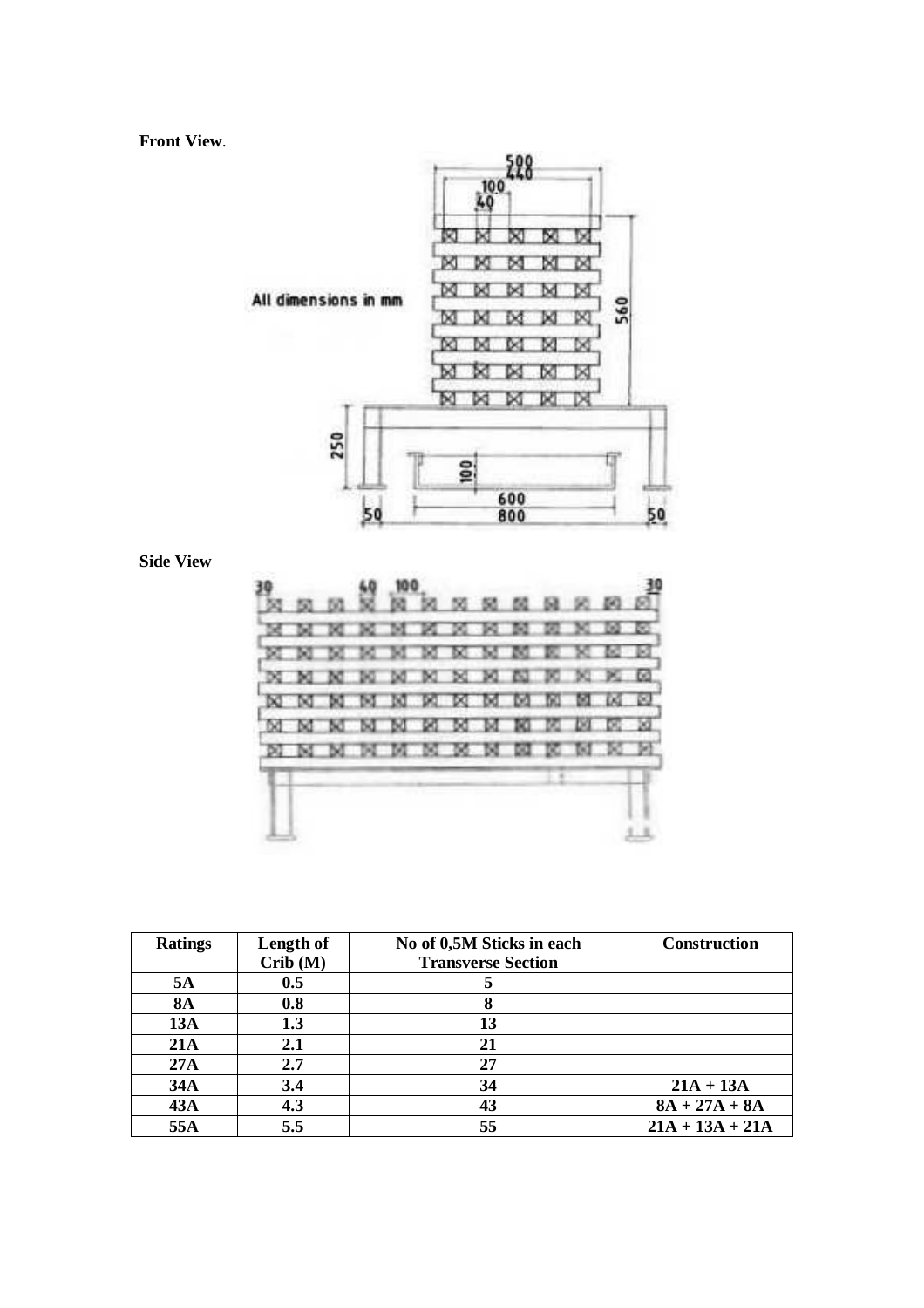## **Fuel**

Industrial heptane is used.

#### **Procedure**

Test fires are conducted indoors. Water to a depth of 30mm is added to the tray along with the fuel. Ignite the fuel. Allow to burn for 2 minutes and withdraw the tray. Permit burning for a further 6 minutes then attack the fire.

### **Result Criteria**

The fire should be extinguished within 5 minutes for fires up to and including 21A and 7 minutes for fires greater. There shall be no re-ignition within 3 minutes of extinction.

Example - A 13A rating should be achieved by an extinguisher no larger than 9 litres (water based) or a 4Kg ABC dry powder extinguisher.

#### **TEST FIRES FOR CLASS B**

#### **Apparatus**

These tests are carried out using welded steel, cylindrical trays. Dimensions of which are given in the accompanying table.

#### **Fuel**

Industrial heptane is used.

#### **Procedure**

The trays are filled with a third water base and two-thirds fuel. The fuel is ignited and allowed to burn for 1 minute. The fire is then attacked.

#### **Results Criteria**

All flames to be extinguished and there is a minimum of 5mm depth of fuel left in the tray. There is a minimum duration of discharge for extinguishers.



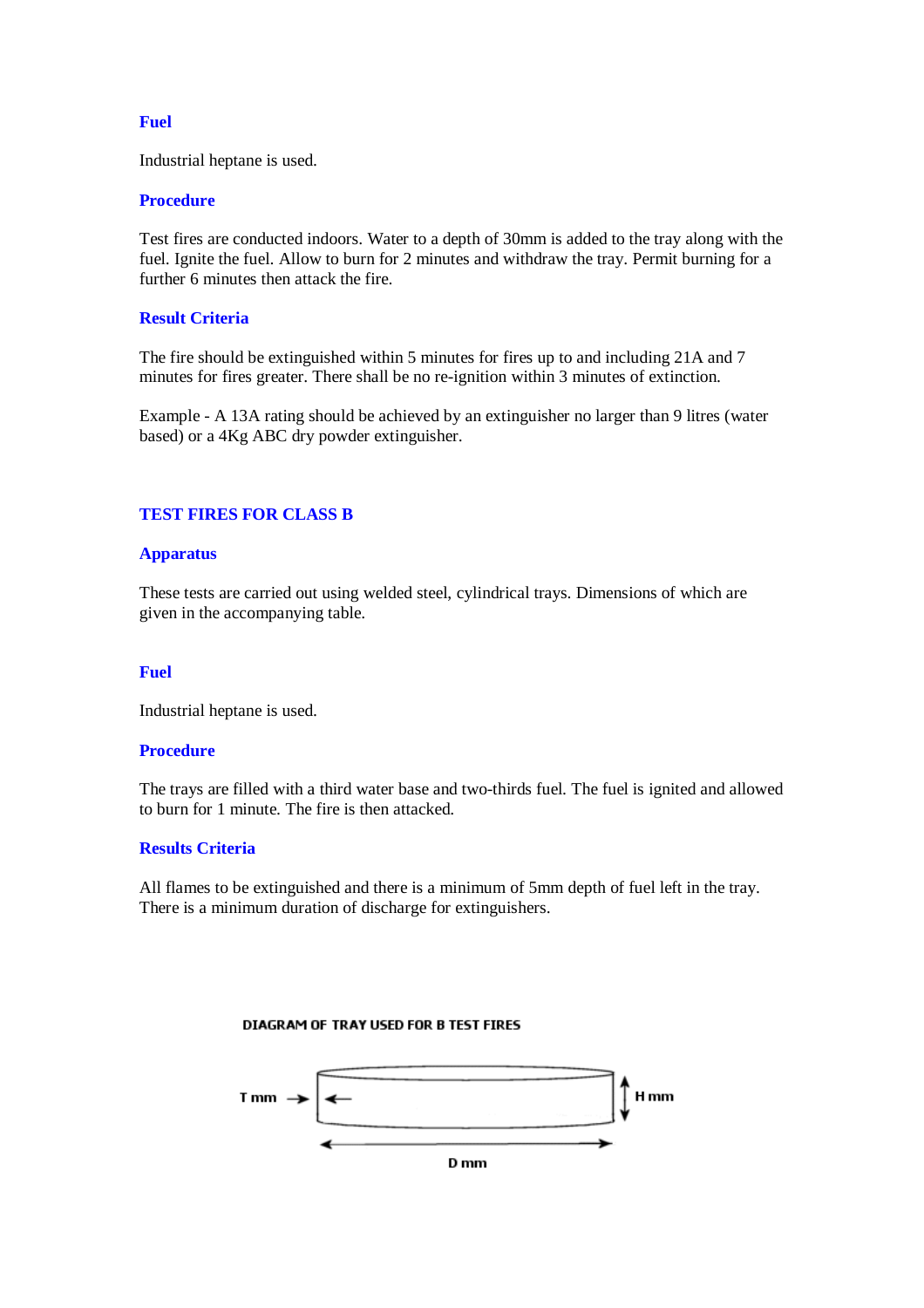|                 | <b>TABLE OF PERMITTED B RATINGS AND TRAY SIZES FOR TEST FIRES</b> |                                          |                         |                                           |                           |                             |                                              |
|-----------------|-------------------------------------------------------------------|------------------------------------------|-------------------------|-------------------------------------------|---------------------------|-----------------------------|----------------------------------------------|
| <b>RATING</b>   | <b>VOL</b><br>OF<br><b>LIQUID</b>                                 | <b>VOL OF</b><br><b>FUEL</b><br>(APPROX) | VOL OF<br><b>WALTER</b> | <b>AREA OF</b><br><b>FIRE</b><br>(APPROX) | <b>TRAY</b><br><b>DIA</b> | <b>TRAY</b><br><b>DEPTH</b> | <b>TRAY</b><br><b>WALL</b><br><b>THICKNE</b> |
|                 | <b>Litres</b>                                                     | <b>Litres</b>                            | <b>Litres</b>           | $\mathbf{M2}$                             | $D$ mm                    | H mm                        | SS<br>T mm                                   |
| 21B             | 21                                                                | 14                                       | 7                       | 0.66                                      | $920 + (-10)$             | 150                         | 2.0                                          |
| 34B             | 34                                                                | 23                                       | 11                      | 1.07                                      | $1170 + (-10)$            | 150                         | 2.5                                          |
| 55 <sub>B</sub> | 55                                                                | 37                                       | 18                      | 1.73                                      | $1480 + (-15)$            | 150                         | 2.5                                          |
| <b>70B</b>      | 70                                                                | 47                                       | 23                      | 2.20                                      | $1670 + (-15)$            | 150                         | 2.5                                          |
| 89B             | 89                                                                | 60                                       | 29                      | 2.80                                      | $1890 + (-20)$            | <b>200</b>                  | 2.5                                          |
| 113B            | 113                                                               | 76                                       | 37                      | 3.55                                      | $2130 + (-20)$            | <b>200</b>                  | 2.5                                          |
| 144B            | 144                                                               | 96                                       | 48                      | 4.52                                      | $2400+/-25$               | <b>200</b>                  | 2.5                                          |
| 183B            | 183                                                               | 122                                      | 61                      | 5.75                                      | $2710 + 1 - 25$           | <b>200</b>                  | 2.5                                          |
| 233B            | 233                                                               | 156                                      | 77                      | 7.32                                      | $3000+/-30$               | 200                         | 2.5                                          |

# **CLASS A and B FIRES**

A successful test is achieved when two fire tests of a series are extinguished. A series is complete after 3 fires or when the first 2 fires are extinguished or not. There is no restriction on the number of series.

There is a minimum performance for maximum charge weights

# **TEST FIRES FOR CLASS F**

All extinguishers capable of extinguishing class F fires have a rating based on 4 benchmark tests using 5, 15, 25 and 75 litres of sunflower oil. The oil is heated to autoignition and allowed to pre burn for 2 minutes. Fire is extinguished and no re-ignition shall occur within 10 minutes of extinguishing the fire. This section will be updated in the near future.

References: BS EN 3-7

Go to http://www.firesafe.org.uk/html/fsequip/exting.htm Further Information for the latest British Standards.

# **PROVISION**

## **CLASS A RISKS**

#### **Multi-storey**

- On each storey there should be at least two extinguishers sited
- The total Class A rating of all extinguishers on that storey should be not less than 0.065 x floor area (m2) and in no case less than 26A
- A 13A rated extinguisher covers 200m2.

## **Single occupancy**

• The above applies but on upper floors in single occupancy buildings if the floor area does not exceed 100m2 the minimum aggregate rating is 13A.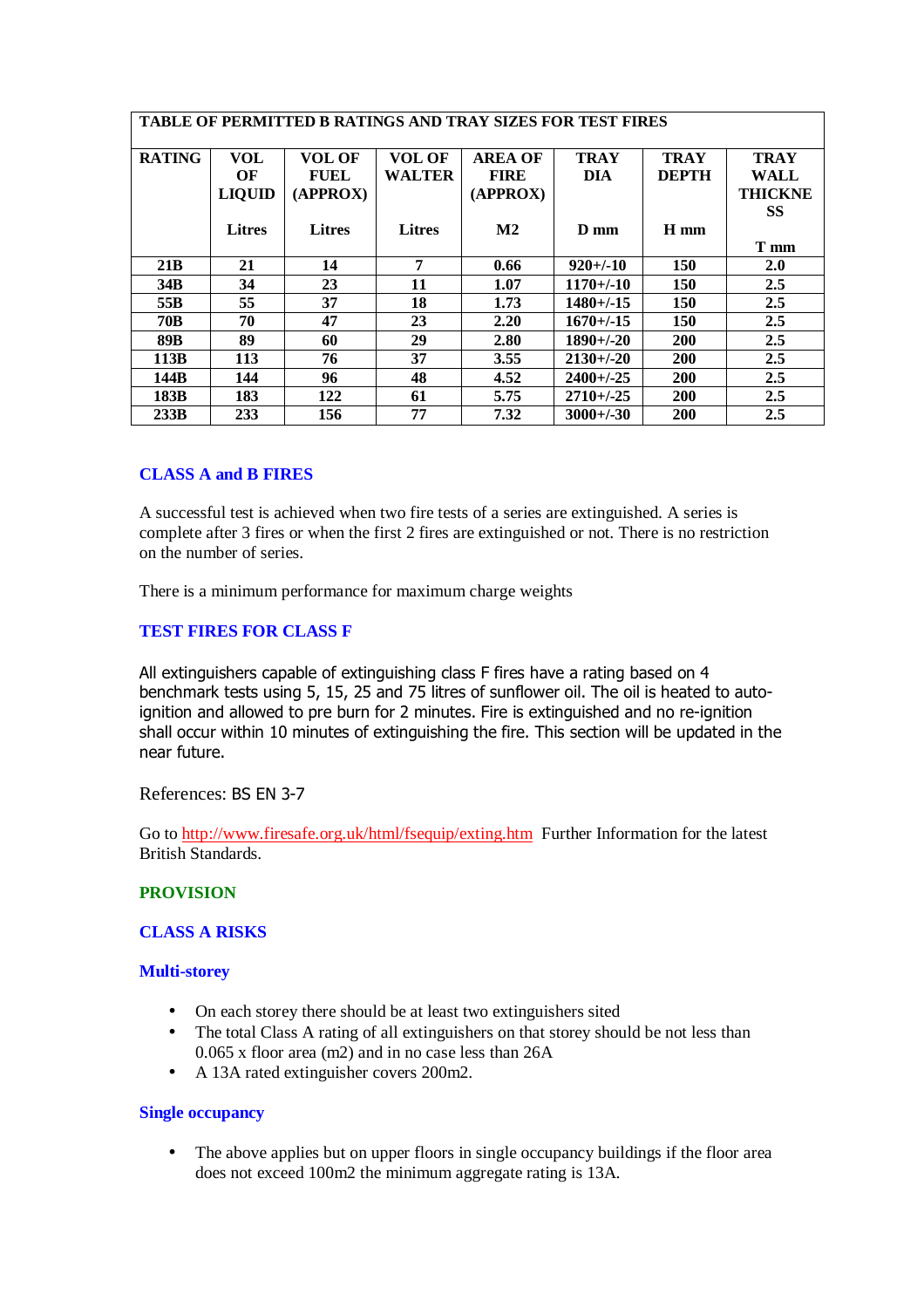# **Multiple-occupancy**

• As each storey could be occupied by separate companies the minimum provision of 26A applies.

The above provision is based on minimal risk in a building. Provision of fire equipment should be increased depending on fire load of the building.

Additional Reference: BS 5306 Part 8: 2000 Section 6.2

# **Example:**

 $40m \times 40m = 1600m2$  (floor area) x  $0.065 = 104$  Class A rating

In the above example, the following options are available:

- 8 x 13A rated extinguishers  $= 104A$
- 2 x 27A and 7 x 8A rated extinguishers  $= 110A$
- $4 \times 27$ A rated extinguishers = 108A
- 3 x 43A rated extinguishers =  $129A$
- 1 x 43A and 5 x 13A rated extinguishers = 108A.

Additional Reference: BS 5306 Part 8: 2000

# **CLASS B RISKS**

The following factors should be taken into account when providing extinguishers for Class B risks in a building:

- Each room or enclosure to be considered separately
- Fire risks more than 20m apart consider separately
- Fire risks sited within 20m of another fire risk should be assessed either as individual groups or as divided groups

## **Undivided Group**

Containers less than 2 metres apart

## **Divided Group**

Two or more containers more than 2m but less than 20m apart the spillage should be calculated from the anticipated volume of spillage – recommended minimum rating  $10 \text{ x}$ volume (in litres) of spillage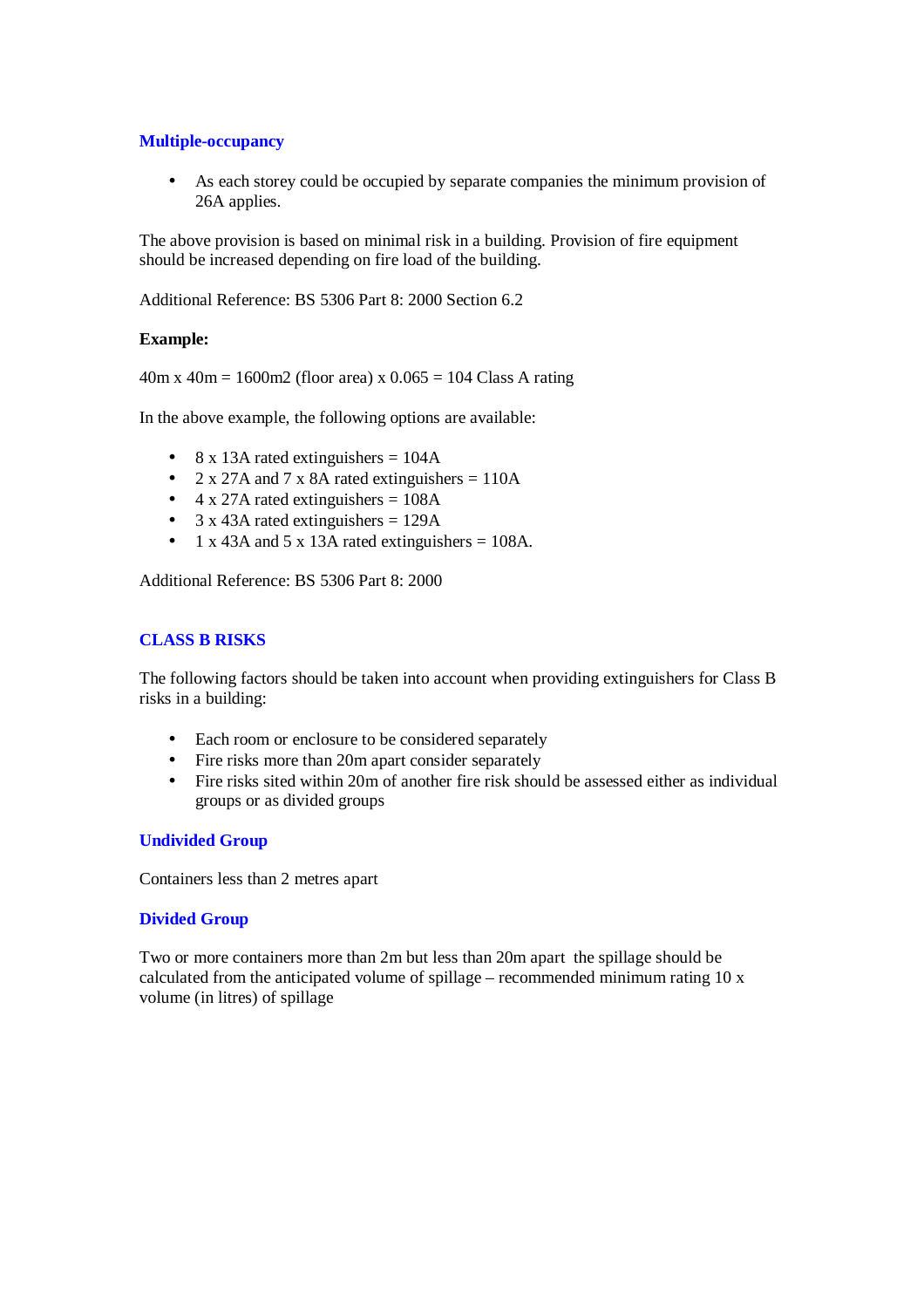#### **GROUPINGS OF CLASS B RISKS**

Each room or enclosure to be considered separately



# **CONTAINED CLASS B RISKS**

To determine the fire protection requirement for a contained Class B risk, we need to consider the surface area of the container and the separation distance from other contained Class B risks.

#### **SEPARATE RISKS**

Risks more than 20m apart need to consider separately e.g.



Provide one set of fire protection to deal with a 3 square metre container and

Provide one set of fire protection to deal with a 2 square metre container.

### **GROUPED RISKS**

Undivided Group - Less than 2 metres apart

Treat as a single risk equivalent to the combined surface areas of the individual risks

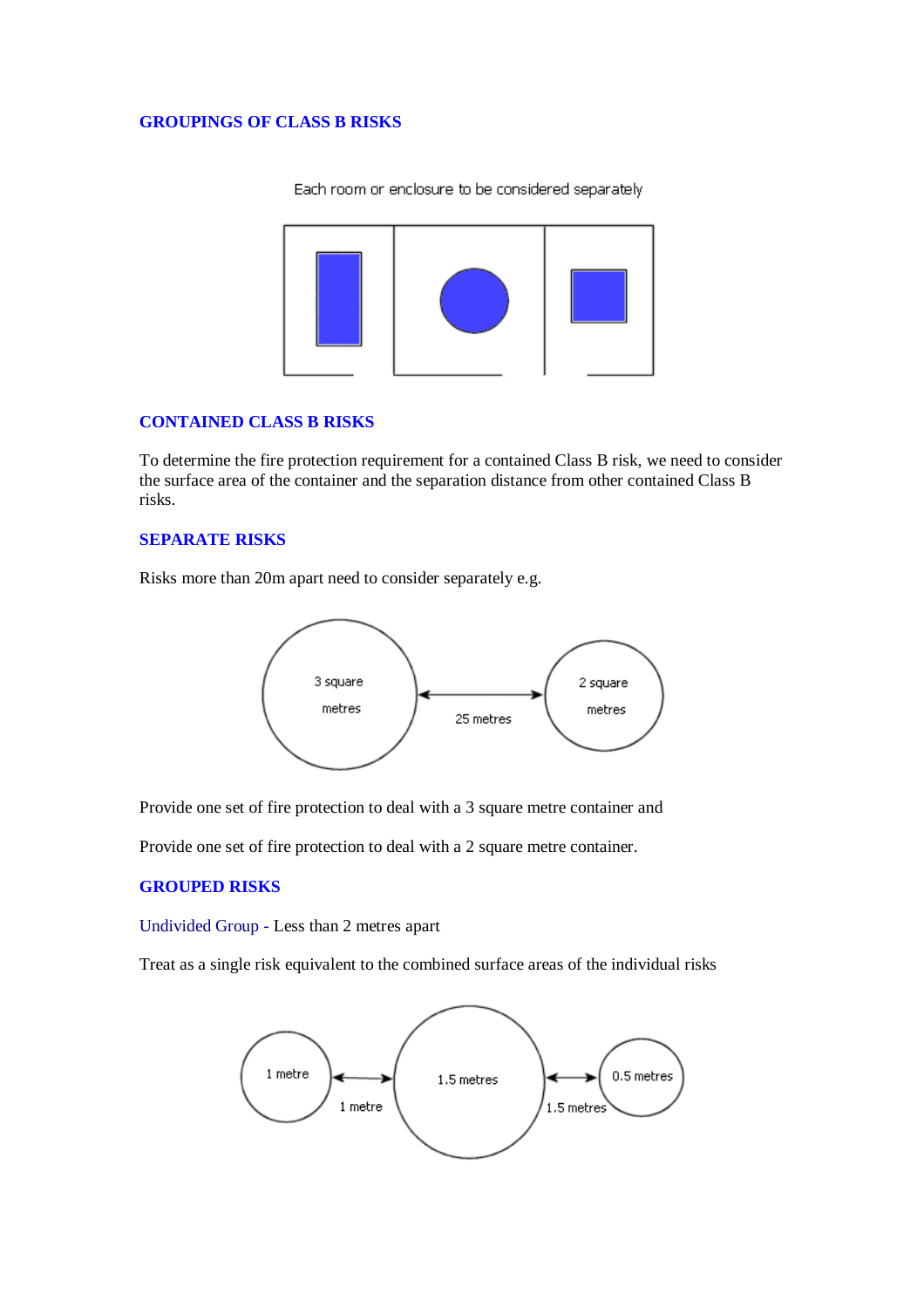E.g. Combined risk equivalent to  $= 1 + 1.5 + 0.5 = 3$  square metres

Need to provide fire protection to deal with the equivalent combined risk of 3 square metres

# **GROUPED RISKS**

#### **Divided Group**

Less than 20 metres but more than 2 metres apart

Method B1 - Treat this as a single risk which is equivalent to the largest of the surface areas of the individual risks or

Method B2 - Treat as a single risk by combining all surface areas of the individual risks then divided by three.



Method B1 gives a combined risk equivalent to the surface area of the largest container  $= 3$ square metres

Method B2 gives a combined risk equivalent of one third of the combined surface areas of the individual risks =  $(3+2)/3 = 5/3 = 1.67$  square metres

Since Method B1 gives the higher value the equivalent risk is 3 square metres and fire protection needs to be selected to deal with this size of Class B risk

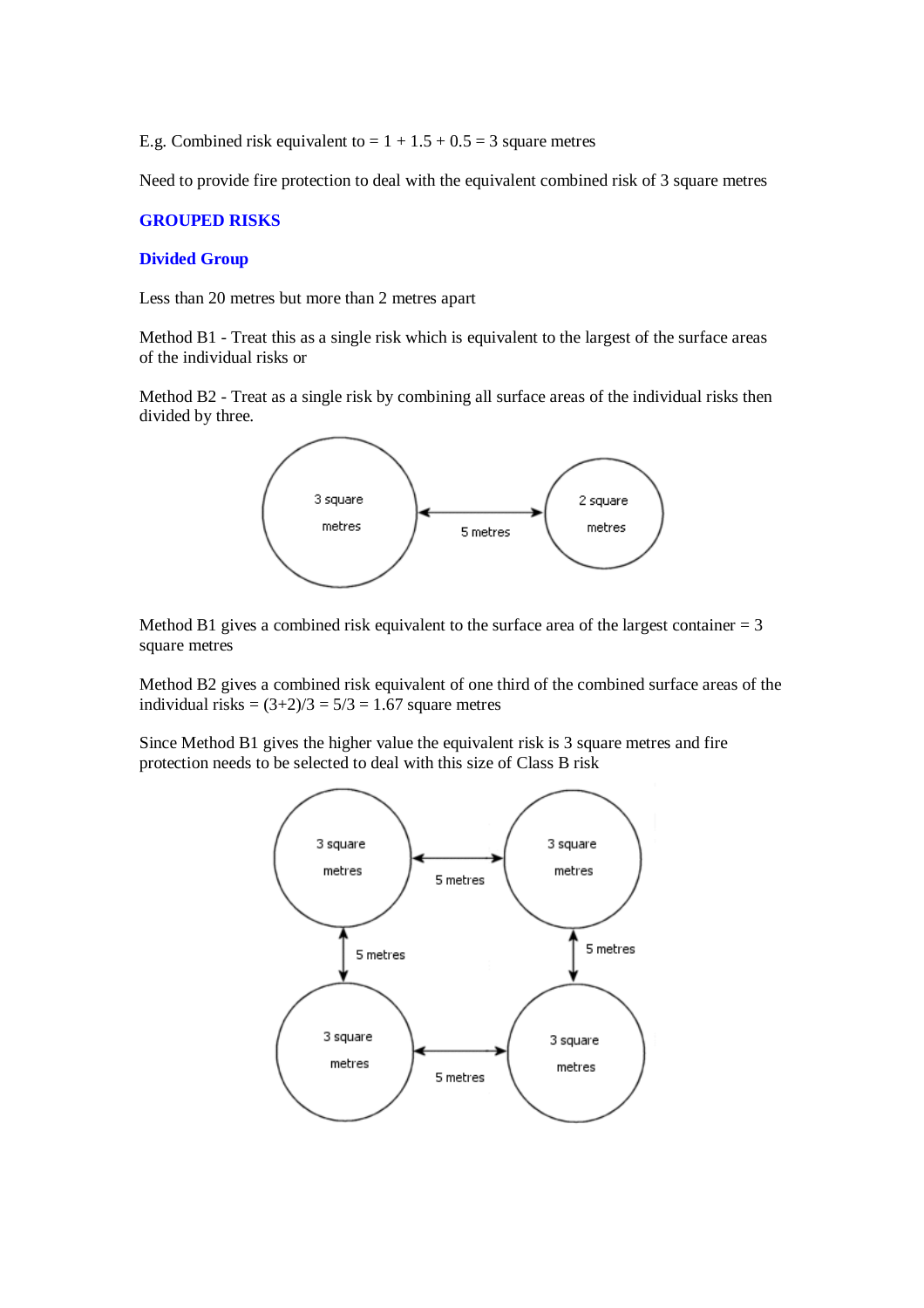E.g. Method B1 gives a combined risk equivalent to the surface area of the largest container = 3 Square metres

Method B2 gives a combined risk equivalent to one third of the combined surface areas of the individual risks =  $1/3$  x  $(3+3+3+3) = 12/3 = 4$  square metres

Since Method B2 gives the bigger value the combined risk is equivalent to 4 square metres and fire protection needs to be selected to deal with this size of risk.

### **SELECTING FIRE PROTECTION EQUIPMENT FOR CONTAINED B RISK**

Consult BS 5306 Part 3

Look in "Table 1 Maximum area of Class B fire (deep liquid) for which extinguishers are suitable"

Look up the nearest value to the surface area of the contained Class B risk Read across to find the number and minimum fire rating of extinguishers needed to deal with a risk of that surface area

E.g. If the contained B risk is 1.5 square metres this can be dealt with by:

3 x 89B foam extinguishers (1.78m2) or

2 x 144B powder or foam extinguishers (but not a combination) (1.8m2) or

1 x 233B powder or foam extinguisher (1.55m2)

| TABLE 1 MAXIMUM AREA OF CLASS B FIRE (DEEP LIQUID) FOR<br>WHICH EXTINGUISHERS ARE SUITABLE |                          |                      |                     |  |  |  |  |  |
|--------------------------------------------------------------------------------------------|--------------------------|----------------------|---------------------|--|--|--|--|--|
| <b>Extinguisher</b><br>Max. Area for 3<br>Max, Area for 2<br>Max. Area for 1               |                          |                      |                     |  |  |  |  |  |
| <b>Rating</b>                                                                              | <b>Exts.</b> (Foam Only) | <b>Extinguishers</b> | <b>Extinguisher</b> |  |  |  |  |  |
|                                                                                            | m <sub>2</sub>           | m <sub>2</sub>       | m <sub>2</sub>      |  |  |  |  |  |
| 13B                                                                                        | 0.26                     | 0.16                 | 0.09                |  |  |  |  |  |
| 21B                                                                                        | 0.42                     | 0.26                 | 0.14                |  |  |  |  |  |
| 34B                                                                                        | 0.68                     | 0.42                 | 0.23                |  |  |  |  |  |
| 55B                                                                                        | 1.10                     | 0.69                 | 0.37                |  |  |  |  |  |
| 70 <sub>B</sub>                                                                            | 1.40                     | 0.88                 | 0.47                |  |  |  |  |  |
| 89B                                                                                        | 1.78                     | 1.11                 | 0.59                |  |  |  |  |  |
| 113B                                                                                       | 2.26                     | 1.41                 | 0.75                |  |  |  |  |  |
| 144B                                                                                       | 2.88                     | 1.80                 | 0.96                |  |  |  |  |  |
| 183B                                                                                       | 3.66                     | 2.29                 | 1.22                |  |  |  |  |  |
| 233B                                                                                       | 4.66                     | 2.91                 | 1.55                |  |  |  |  |  |
| 296B                                                                                       | 5.92                     | 3.70                 | 1.97                |  |  |  |  |  |
| 377B                                                                                       | 7.54                     | 4.71                 | 2.51                |  |  |  |  |  |
| 470                                                                                        | 9.58                     | 6.00                 | 5.19                |  |  |  |  |  |
| 610 <sub>B</sub>                                                                           | 12.20                    | 7.62                 | 4.07                |  |  |  |  |  |

Notes:

The shaded rows represent extinguisher ratings no longer applicable under BS EN3 but applicable under the previous standard BS 5423. If three extinguishers are used they must all be foam. If two extinguishers are used they must either be either foam or powder. A foam and powder combination is not permitted. If a single extinguisher is used it may be either powder or foam.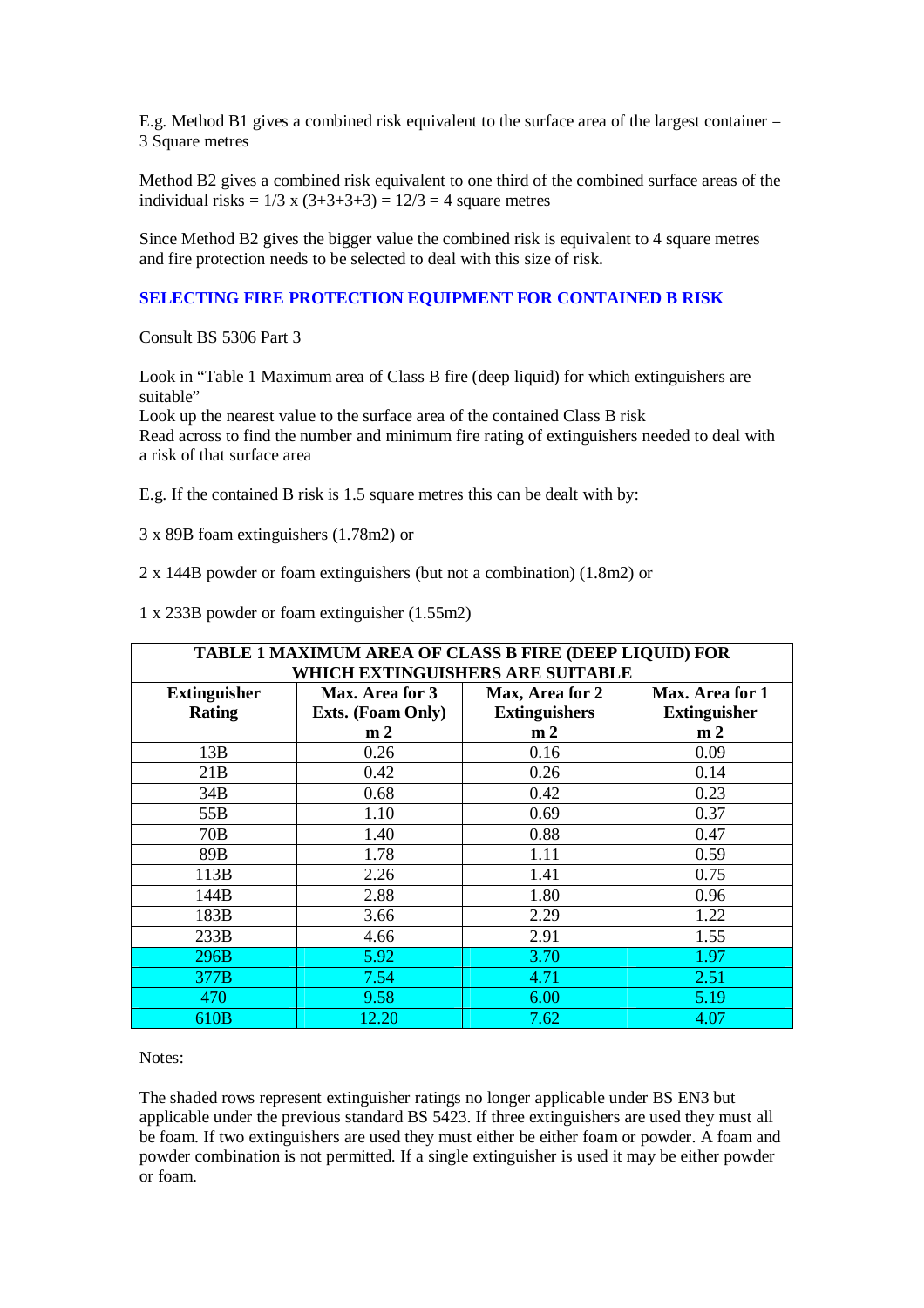# **GROUP OF CLASS B RISKS**



Tank A is considered separately. Tanks C, D and E are an undivided group. Tanks B, (C, D, E) and F are a divided group.

Additional Reference: BS EN 3-7

## **PURCHASING**

The purchase and installation of independently tested and certified extinguishers is part of a Responsible Person's measures for protecting their staff and others from fire.

It is recommend portable extinguishers should conform to European Standard BS EN3 and be compliant with the BS 7863 colour coding specification.

Purchase from companies that provide extinguishers to these standards and install and maintain to BS 5306.

Most workplaces will require a minimum provision of a 26A rated extinguishers as primary protection. In addition all other classes of risks such as electrical equipment and flammable liquids need to be separately assessed and the relevant extinguishers provided.

For extra assurance, you should look for the British Standard Kitemark, the British Approvals for Fire Equipment (BAFE) mark or the Loss Prevention Certification Board (LPCB) mark.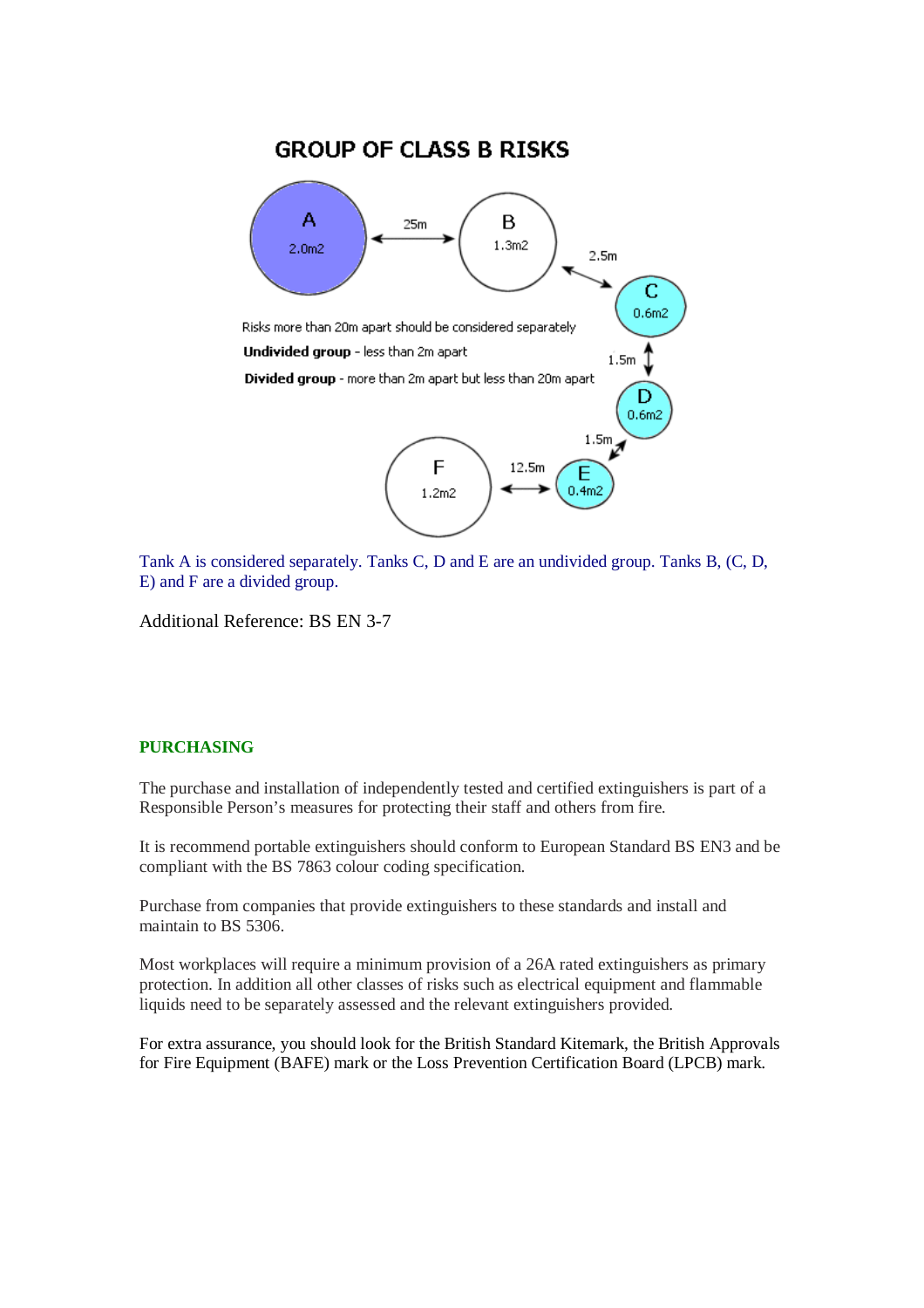# **Which Portable Fire Extinguishers to Select**

|                                                                                                                          | $\overline{\textbf{W}}$ | $\mathbf{F}$ | <b>BC</b> | <b>ABC</b> | D | CO <sub>2</sub> | <b>WC</b> |
|--------------------------------------------------------------------------------------------------------------------------|-------------------------|--------------|-----------|------------|---|-----------------|-----------|
| Fires involving freely<br>burning materials. For<br>example wood, paper,<br>textiles and other<br>carbonaceous materials |                         |              | OK        |            |   |                 | OK        |
| Fires involving flammable<br>liquids. For example petrol<br>and spirits. Not alcohol or<br>cooking oil                   |                         |              |           |            |   | OK              |           |
| Fires involving flammable<br>gasses. For example<br>propane and butane                                                   |                         |              |           |            |   |                 |           |
| Fires involving flammable<br>metals. For example<br>magnesium and lithium                                                |                         |              |           |            |   |                 |           |
| Fires involving electrical<br>equipment. For example<br>photocopiers, fax machines<br>and computers                      |                         |              | <b>OK</b> | OK         |   |                 |           |
| Fires involving cooking oil<br>and fat. For example olive<br>oil, maize oil, lard and<br>butter.                         |                         |              |           |            |   |                 |           |

| W               | WATER TYPE fire extinguisher the rating is shown on the label and should               |
|-----------------|----------------------------------------------------------------------------------------|
|                 | conform to the relevant British Standard. It includes water, water & an additive or    |
|                 | water spray.                                                                           |
| F               | FOAM TYPE fire extinguisher the rating is shown on the label and should                |
|                 | conform to the relevant British Standard. It includes multi-purpose and Aqueous        |
|                 | film-forming foam.                                                                     |
| <b>BC</b>       | DRY POWDER TYPE - STANDARD fire extinguisher the rating is shown on the                |
|                 | label and should conform to the relevant British Standard.                             |
| <b>ABC</b>      | DRY POWDER TYPE - MULTIPURPOSE fire extinguisher the rating is shown                   |
|                 | on the label and should conform to the relevant British Standard.                      |
| D               | SPECIAL POWDER TYPE fire extinguisher. It is a specialist powder designed to           |
|                 | tackle fires involving combustible metals such as lithium, magnesium, sodium or        |
|                 | aluminium when in the form of swarf or powder.                                         |
| CO <sub>2</sub> | CARBON DIOXIDE TYPE fire extinguishers and conforming to the relevant                  |
|                 | British Standard.                                                                      |
| <b>WC</b>       | WET CHEMICAL TYPE fie extinguisher and conforming to the relevant British              |
|                 | Standard.                                                                              |
|                 | Especially effective on this type of fire                                              |
| ОK              | Safe for this type of fire, but of limited capability – select a more appropriate type |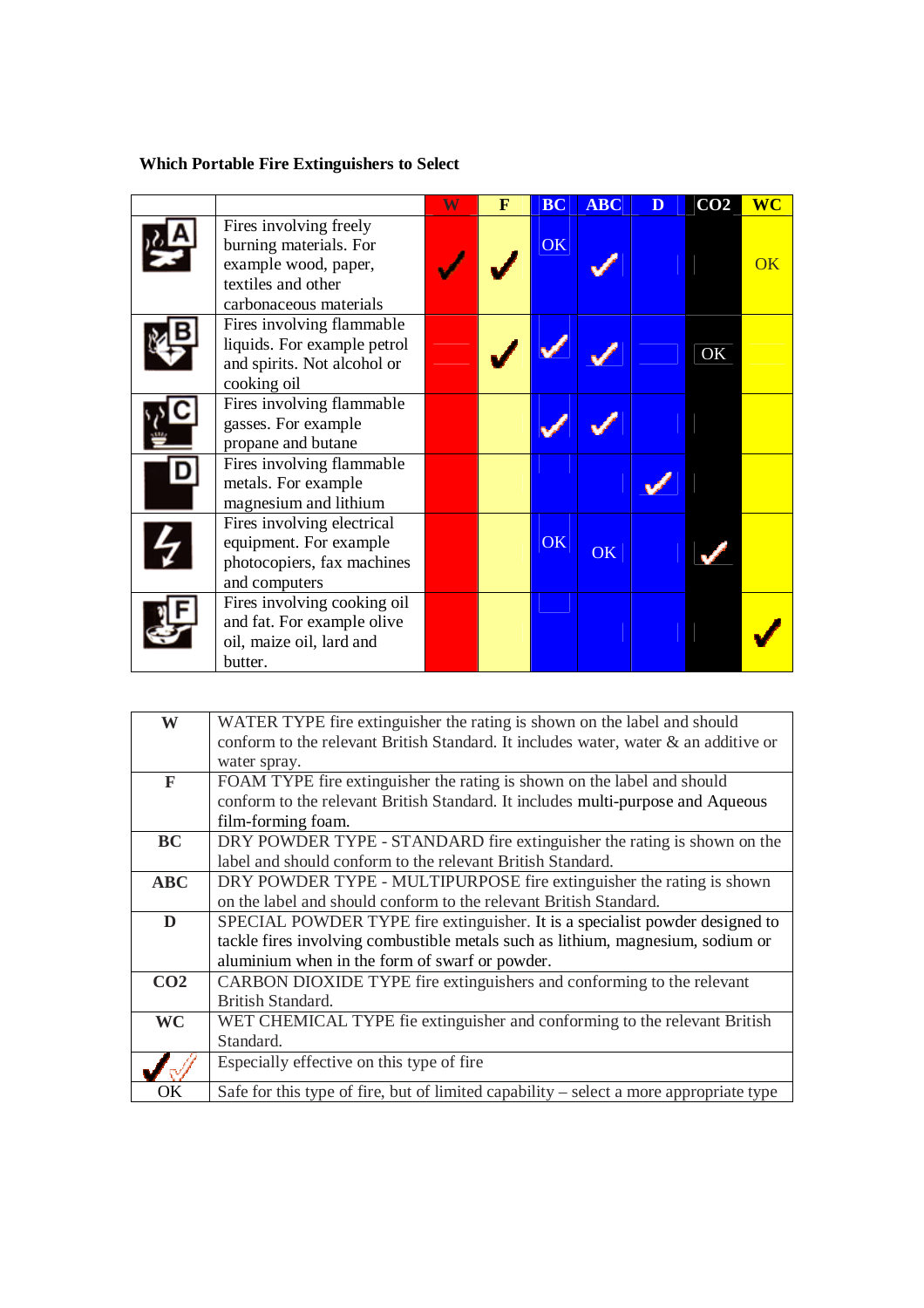# **SITING OF EXTINGUISHERS**

Extinguishers should be located in conspicuous positions, available at all times for immediate use and fitted on brackets or stands where they will be readily seen by persons following an escape route. Fire extinguishers should be securely hung on wall brackets. Where this is impractical extinguishers should be located on suitable stands (not on the floor). If wall mounted the carrying handle of larger, heavier extinguishers should be 1 metre from the floor but smaller extinguishers should be mounted so the carrying handle is 1.5 metres from the floor. Extinguishers should be sited in such a way that it is not necessary to travel more than 30 metres from the site of a fire to reach an extinguisher. To avoid confusion, all extinguishers installed in any one building or single occupancy should have the same method of operation and if intended for the same function should be similar in shape, appearance and colour. Wherever possible, portable extinguishers should be grouped to form a fire point.

Extinguishers should normally be sited

- In prominent positions on brackets or stands
- On escape routes and in similar locations on all floors
- Near room exits, corridors, stairways, landings and lobbies.

The following factors should be considered when siting fire extinguishers:

- Extinguishers should be on an escape route
- Elevated to a height so that the carrying handle is 1m from the floor for heavier units and 1.5m for smaller units
- Adjacent to the risk but not too close to prevent use in the event of fire occurring
- Near a door, inside or outside according to occupancy
- In multi-storey buildings at the same position on each storey
- In groups forming 'fire points'
- In shallow recesses where possible
- Away from extremes of temperature within extinguisher temperature ranges
- Maximum 30m travelling distance from a fire to an extinguisher.

Additional Reference: BS 5306 Part 8

The following factors should also be considered when siting fire extinguishers as additions to existing fire protection equipment in a building:

#### **Method of Operation**

All extinguishers, where possible, operate by the same method

#### **Ease of Handling**

The occupiers should be capable of handling the types and sizes recommended

#### **Labelling**

Where different types of extinguishers for different risk types are sited together they must be properly labelled to prevent confusion

#### **Suitability for Risk**

Extinguishers with suitable jet or spray nozzles or flexible hoses to suit the risk involved

#### **Maintenance Arrangements**